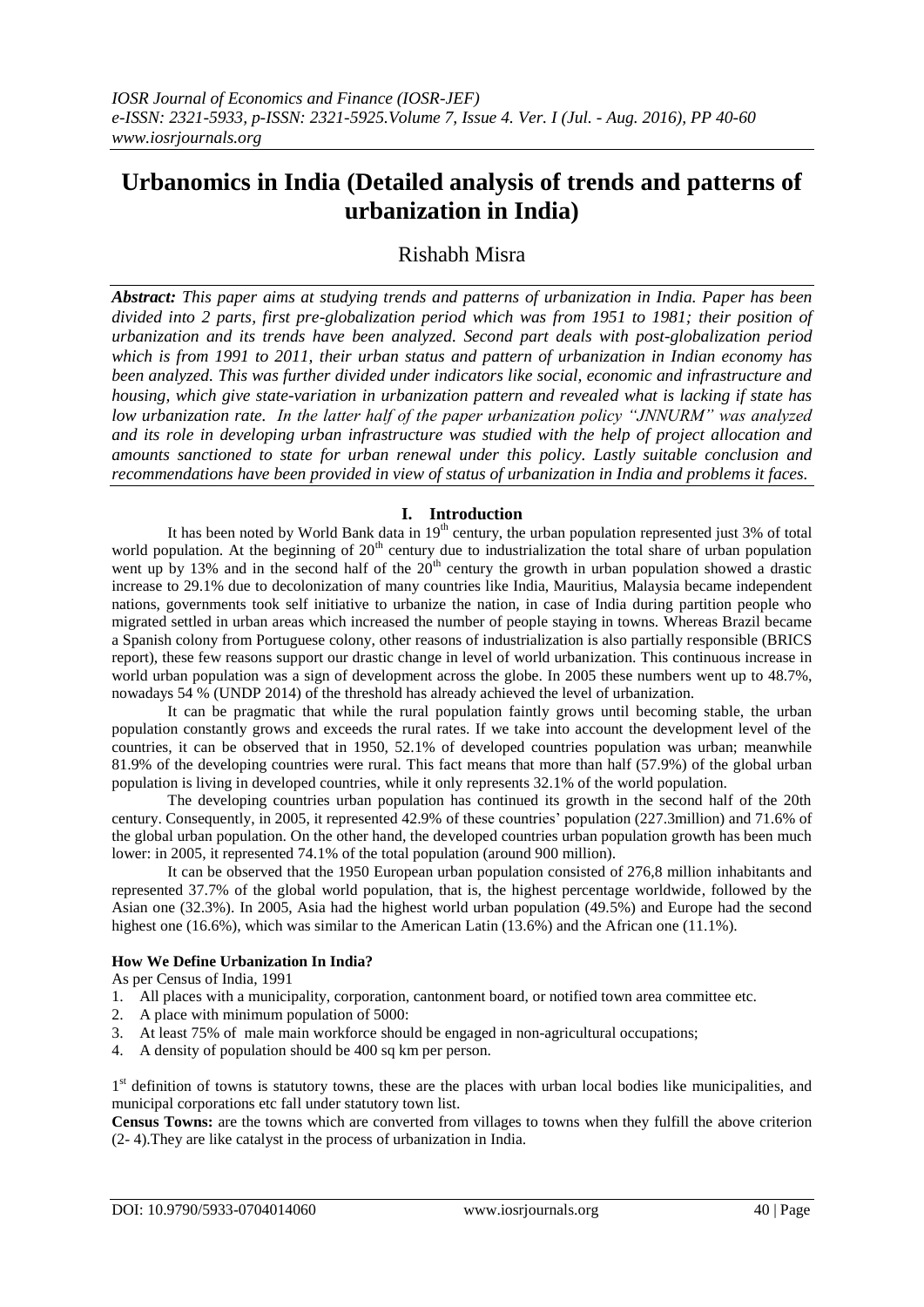**Urban agglomerations:** is a continuous urban spread constituting a town and its adjoining out growths or physically contagious towns, it could be without out growth also. It should have at least one statutory town and its population shouldn't be less than 20000 (according to census 2001). Example: greater Mumbai UA, Kanpur UA.

**Out Growths (OG):** is viable unit like village or an enumeration block made of village which clearly identifies its boundaries and location. Places like railway colony, university area, military camps which come near a statutory town outside statutory limits but revenue limits of village contiguous to town (Census of India, 1991). All these above terms are regarded as definition of urbanization in India, places fulfilling the criteria of any above are termed as "Urban" in India.

In the context of Urbanization in India, the present study tries to look at the level of urbanization in India during pre and post-globalization period. Further the study attempts to analyze the spatial variation in urbanization pattern with a focus on social, economic and household indicators during the past decade that is for the period of 2001-2011. Finally the present work tries to establish linkages between them.

## **II. Methodology**

To arrive at objectives, certain statistical methods are used. These are: Social Indicators:

- 1. Sex ratio which denotes number of female per thousand males living in urban areas is calculated as. Sex ratio= (number of female/ number of male)\*1000.
- 2. Child sex ratio: is number of female over thousand males in an age group of 0-6 is calculated as. CSR= (number of female child/ number male child)\*1000.
- 3. .Literacy rate: is defined as number of people who can read and write excluding the age group of 0-7. Literacy rate= (number of literate person/total population)\*100.

Economic Indicators:

1. WPR is defined as the sum of main and marginal workers divided by total urban population of the state or region. It is calculated as

(Main work force+ marginal workers)/Total urban population

2. Urban poverty ratio is the ratio of people living in urban areas which fall under state specific poverty line. It is calculated as

(Number of people living below state specific poverty line/total urban population)\*100

3. Per capita income is the income of individual living in a state or demographic boundary. It is calculated as (total income of the area/ total population residing).

Percentage of households with basic infrastructure and housing conditions

- 1. Electricity: is calculated as (number of households with electricity /total number of household)\*100.
- 2. Sanitation: is calculated as (number of households availing sanitation within their premises/total number of households)\*100.
- 3. Bathroom within premises: is calculated as (number of households with bathroom within their premises/total number of households)\*100.
- 4. Banking facilities: is calculated as (number of households availing banking services/total number of households)\*100
- 5. Safe drinking water: is regarded from the sources of treated and untreated tap water, tube well and borings. It is calculated as (sum of all sources of safe drinking water/ total number of household)\*100.
- 6. Closed drains: are the drains to dispose liquid or biochemical waste into water bodies. It is calculated as (number of households using closed drains/total number of households)\*100.<sup>i</sup>

## **Principle Component Analysis**

We have taken these indicators into consideration we deeply analyzed and interpreted them to get the results, after this we analyzed PCA (Principle component analysis) on all the indicators to give concrete conclusion to our analysis and interpretation. Principle component analysis is a technique used to emphasis and brings out strong patterns in a data set. It is often used to make data easy to explore and visualize. The technique of principal component analysis enables us to create and use a reduced set of variables, which are called principal factors. A reduced set is much easier to analyze and interpret. To study a data set that results in the estimation of roughly 500 parameters may be difficult, but if we could reduce these to 5 it would certainly make our day. We will show in what follows how to achieve substantial dimension reduction. Weight age of the indicators have been taken by software randomly, no special emphasis is made. Data has been run separately under heads of Social, economic and infrastructure and housing indicators on SPSS. Urban poverty ratio has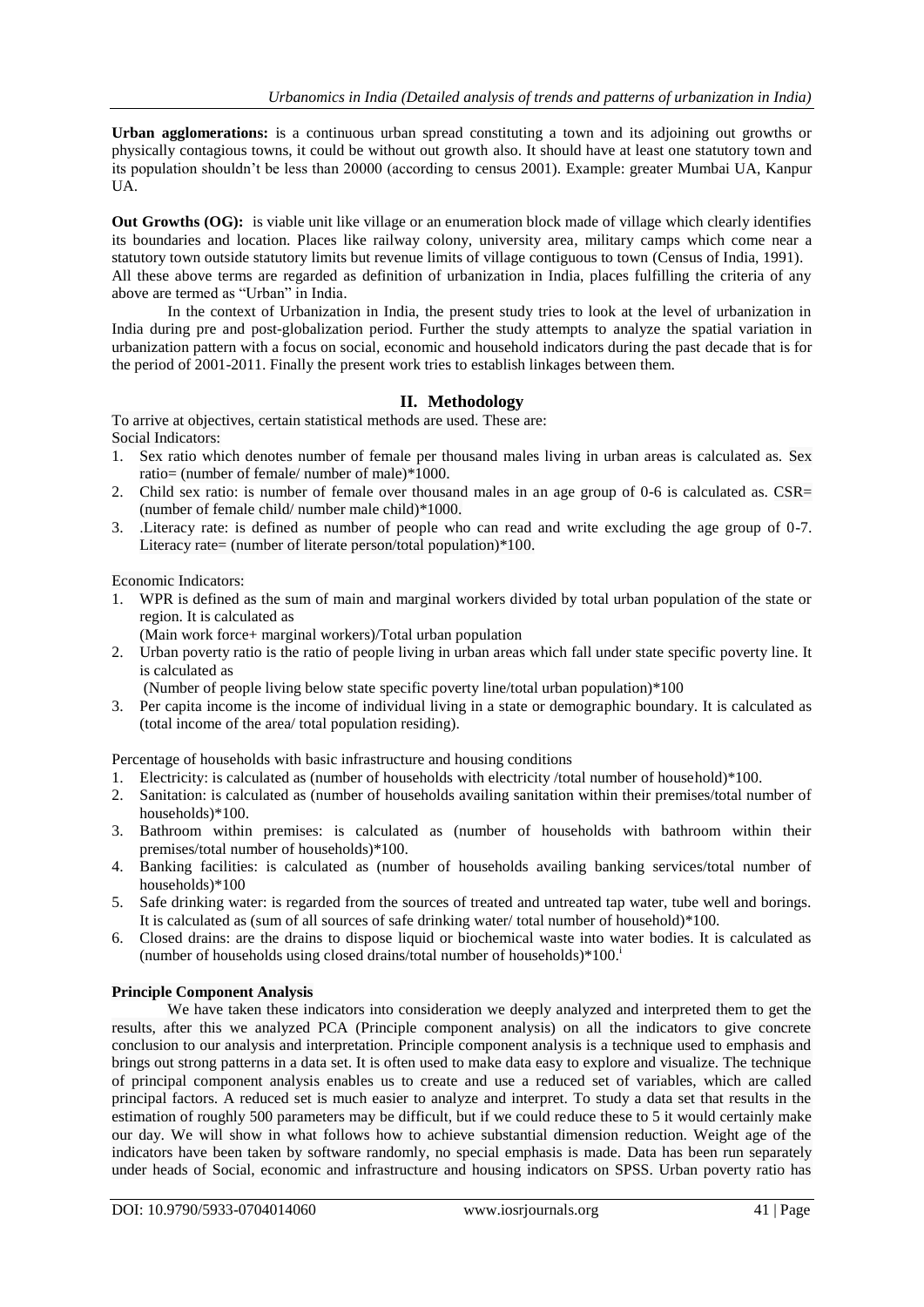been computed according to Tendulkar methodology and data is of 2004-05 and 2011-12. The main source of data for the values of the indicators is Census of India and planning commission report.

#### **Pre-Globalisation Period (1951-1981)**

According to definition of urbanization by census of India in 1951 all the places with basic facilities like drinking water, schools, electricity, hospitals etc were classified under the status of a "town", under this criteria almost entire population of some states would fall under being urban. High urban growth recorded in 1951 census was recorded also because of massive displacement of population during the partition of the country in 1947 where large number of international migrants migrated to large urban centers.

With the adoption of strict urban definition and its application in census 1961, 803 towns with the population of around 44 million were declassified from urban to rural. This brought fall in urbanization rate of India during 1951-61 to just 2.3%, beside definitional factors it has been attributed to fall in urban-rural migration. The rate somehow picked up to 3.3% in 1961-71 due to increase in population in large existing urban centre rather than introduction of new urban centres.

| <b>State</b>                 | 1951 | 1961   | 1971 | 1981           |
|------------------------------|------|--------|------|----------------|
| Andhra Pradesh               | 276  | 211    | 206  | 234            |
| Bihar                        | 101  | 128    | 163  | 179            |
| Gujarat                      | 231  | 167    | 198  | 220            |
| Haryana                      | 56   | 58     | 61   | 77             |
| Himachal Pradesh             | 29   | 29     | 35   | 46             |
| Jammu and Kashmir            | 23   | 41     | 46   | 56             |
| Karnataka                    | 283  | 213    | 227  | 250            |
| Kerala                       | 89   | 73     | 78   | 85             |
| Madhya Pradesh               | 194  | 208    | 229  | 303            |
| Maharashtra                  | 352  | 238    | 253  | 276            |
| Manipur                      | 1    | 1      | 8    | 31             |
| Meghalaya                    | 1    | 3      | 3    | $\overline{7}$ |
| Nagaland                     | 1    | 3      | 3    | 7              |
| Orissa                       | 39   | 59     | 77   | 103            |
| Punjab                       | 110  | 106    | 105  | 134            |
| Rajasthan                    | 221  | 141    | 151  | 195            |
| Sikkim                       | 1    | 1      | 7    | 8              |
| Tamil Nadu                   | 263  | 263    | 240  | 245            |
| <b>Uttar Pradesh</b>         | 458  | 239    | 283  | 659            |
| West Bengal                  | 78   | 102    | 112  | 130            |
| Union territories            | 10   | 21     | 26   | 45             |
| <b>INDIA</b>                 | 2818 | 2311   | 2519 | 3301           |
| Change in number of<br>towns |      | $-507$ | 208  | 782            |
|                              |      |        |      |                |

**Table1:** Number of urban centers in different census years (1951-81)

Source: Census of India, 2001

It must be mentioned that India witnessed accelerating urban growth during seventies not only because of rapid growth of population in existing urban centre's but also because of introduction of new towns which is recorded to 782 according to 1981 census data.

During 1970's the dependence of the work force on agriculture and its allies started diminishing in this decade, the male distribution in this census went down from 67.4 to 63.5% during 1971-1981. Urbanization rate went from 17.97 in 1961-71 to 19.91% during 1971-1981 with increase in number of towns from 2519 to 3301 in 1971-81 owing to an absence of sectoral diversification and stagnation in industrial sector during mid sixties.

The decennial growth rate fell from 46.14% to 36.47% in 1981-91. Annual exponential growth rate also fell from 3.83% to 3.09% in 1981-91. Total number of towns went upto 3378 with 159462.5 thousand people residing in it comprising 23.34% of total population. Further it is worth mentioning that rate of urbanization slowed down during this period of 1981-91.

The 1991 census has defined urban place as any place with a minimum population of 5,000, 75 per cent of the male population being non-agricultural, population density of at least 400 persons per square km (or 1,000 persons per square mile) and with a municipality/corporation/ cantonment/notified area.

According to census 1991 there were 4689 total number of towns which comprises of 25.71% of total population which was termed as "urban".

When compared with the urban population projections made by Experts Committee on Population Projections appointed by the Planning Commission (1989), enumerated urban population and urbanization are on the lower side because as per its medium population projections, 230 million persons or 27.5 per cent of the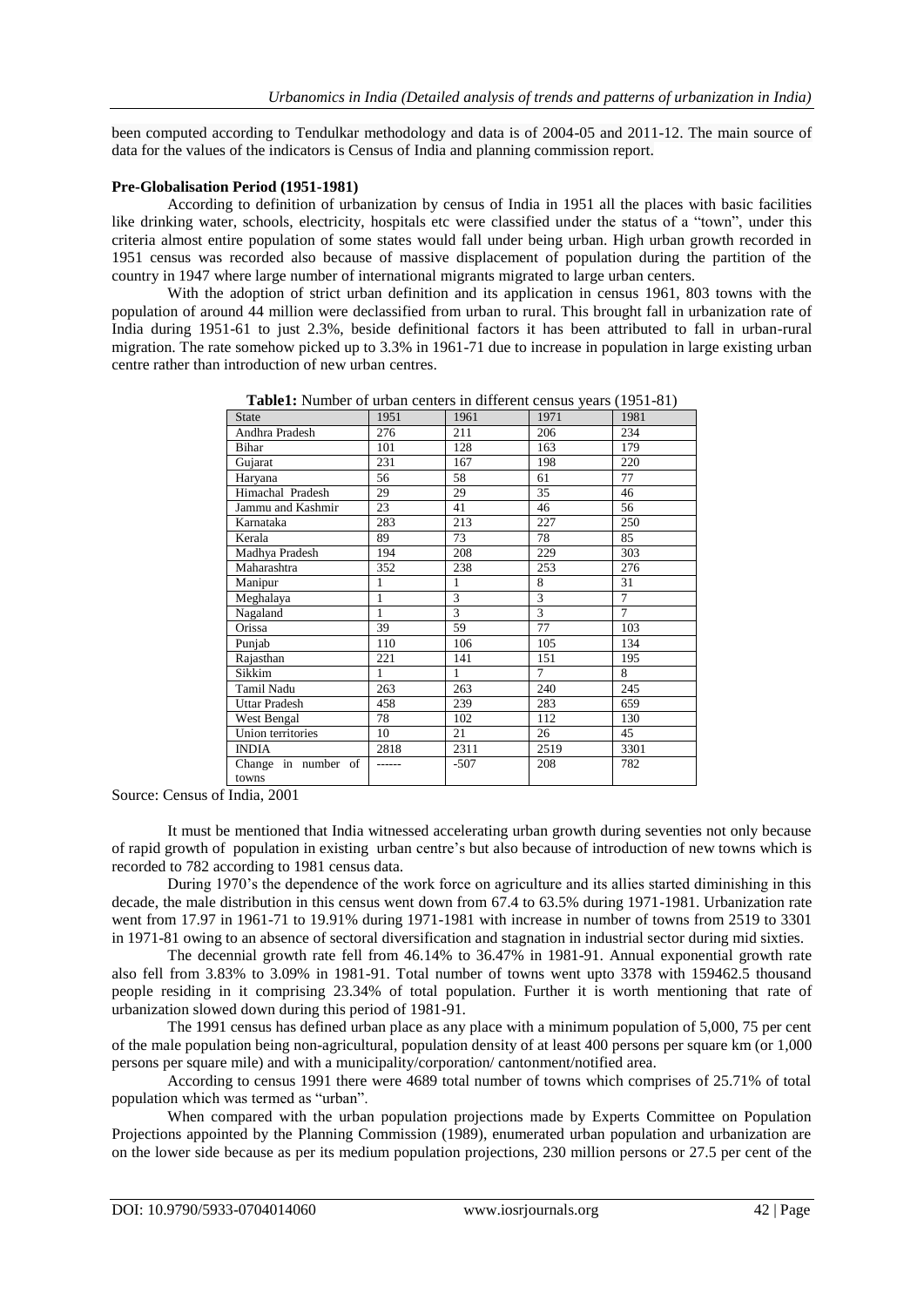total population were supposed to be urbanites but the actual growth noted was 25.71%. This slackening of urbanization process has posed some serious questions to the scholars studying this phenomenon.

According to Premi (1991) this could be due to a decline in natural growth rate and rate of immigration.



Source: Census of India 2011.

The percentage of urban population has increased 1.5 times from 1951 to 1991 i.e from 17.3% to 25.73% with the increase in absolute size of population from 356.9 million to 940 million during the same period, but 1991-2001 was set up has bench mark for urbanization in India because of the newly introduced liberalization policies and exposure of India to the globalised world. The urban growth had far reaching implications not only because of disequilibrium between urban rural developments but also due to accentuate of socioeconomic adjustments.

|             | <b>THURE I</b> THERE OF CREATING ITTOLLER THE SHACE TOT EVILLE |                  |                                      |  |
|-------------|----------------------------------------------------------------|------------------|--------------------------------------|--|
| Census Year | Urban population (millions)                                    | Percentage Urban | Annual exponential urban growth rate |  |
| 1961        | 78.94                                                          | 17.97            |                                      |  |
| 1971        | 109.11                                                         | 19.91            | 3.23                                 |  |
| 1981        | 159.46                                                         | 23.34            | 3.79                                 |  |
| 1991        | 217.18                                                         | 25.72            | 3.09                                 |  |
| 2001        | 286.12                                                         | 27.86            | 2.75                                 |  |
| 2011        | 377.10                                                         | 31.16            | 2.76                                 |  |

**Table 2:** TRENDS OF URBANIZATION IN INDIA SINCE 1961-2011**:**

Source: Census of India 2001

The table shows India had an urban population of about 79 million in 1961 which constituted about 18% of the total population. The average growth rate of the urban population was 2.32% during 1951-61 which accelerated up to 3.79% during 1971-81. This was the highest urban growth since independence. After 1981, the urban growth rate decelerated to 3.09% during 1981-91 and further declined to 2.75 during 1991-2001. However, the declining growth rate was slightly reversed during 2001-2011. It is worthwhile to note that urban population growth alone cannot speed up urbanization. More importantly, if urbanization has to occur, the urban population growth rate needs to be higher than the rural population growth rate. Thus, it is the urban-rural population growth differential that is critical to the process of urbanization.

### **POST GLOBALISATION PERIOD (1991-2011)**

During the census period of 1991-2001 introduction of 472 new towns boosted up share of people living in urban areas to 27.78%. These figures might put up a question that how the change from 25.71% to 27.78% is a benchmark in the phase of "Urbanizing India", but during this period the concept of census town became more popular and villages with the population of 5000 people were given the status of being "urban". Next step which was taken was increase in the number of urban local bodied like Municipal Corporation, cantonment board, nagar parishad, nagar palika, municipal council, municipality etc were increased. This brought the age of development in India and was a stepping stone for the nation.

## **COMPONENTS OF URBAN GROWTH:**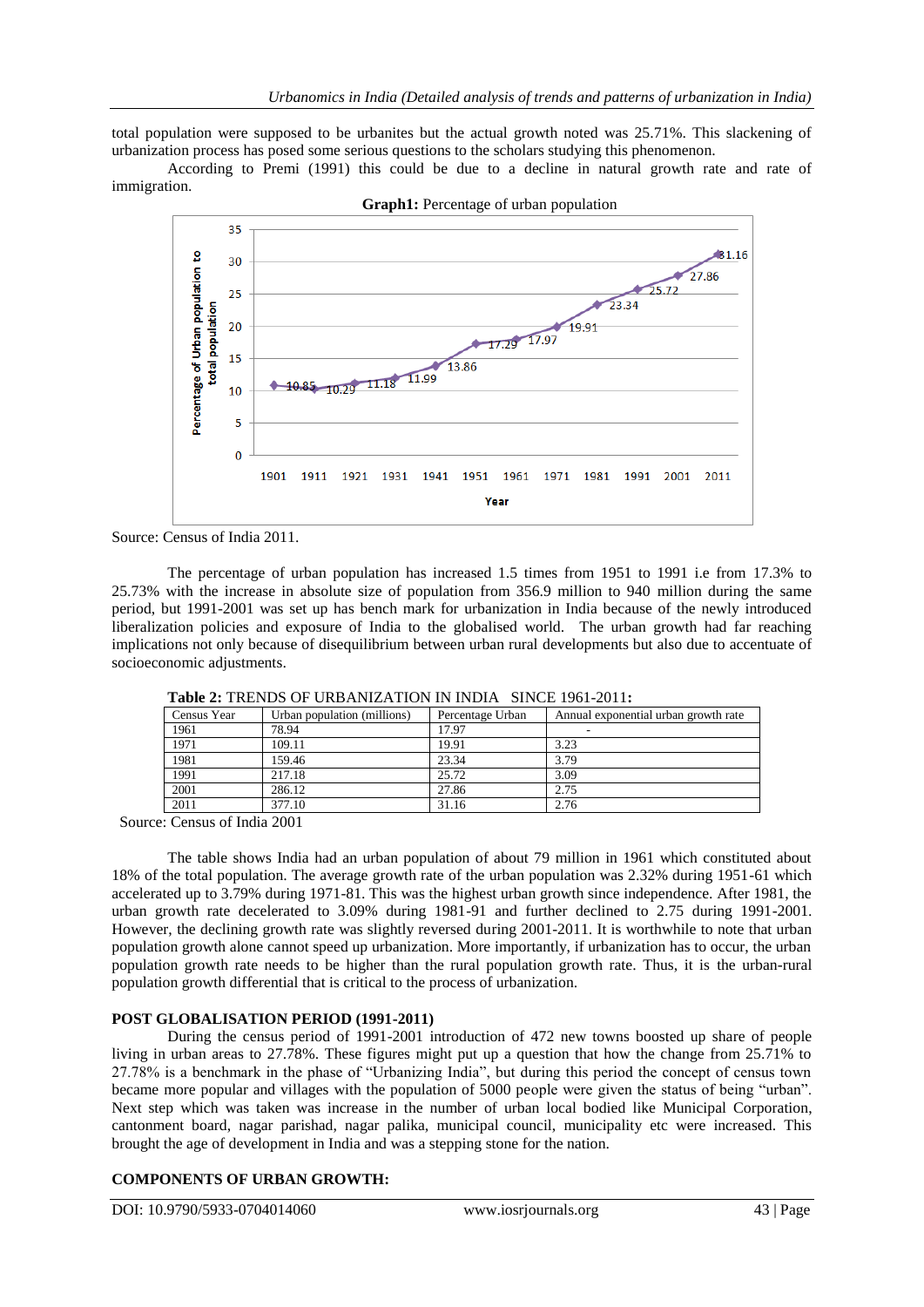The natural increase in population, net rural urban classification, rural-urban migrations are the main components of urban population growth. Since separate information in wake of change in the area and population due to extension of municipal boundaries during the inter-censal period is not available either for total or for migrant population it is difficult to estimate decadal migration to urban area. An assessment to its relative contribution is very important in understanding the dynamics of urban population growth. As there has been no change in the definition of the urban between the 2001 and 2011 censuses, this has contributed significantly to faster urbanization in spite of several metropolitan cities showing a huge decline in their growth rates (Kundu 2011). On the other hand, the contribution of natural increases in urban population growth has declined from a peak of 62% during 1981-91 to 44% during 2001-2011. Yet the natural increase added a huge population of about 40 million in the urban areas during 2001-2011, thus rest of urban growth of 66%is contributed by net rural urban classification of town cities and not only rural-urban migration. Graph2: Components of Urban population growth (1971-2011)



Source: Bhagat, 2011

### **URBAN AGGLOMERATIONS:**

There were 384 urban agglomerations in 2001 which increased to 474 in 2011 with the inclusion of 137 new UA's and elimination of 35 UA's which were there in 2001 list but not on 2011 data. We saw some shocking results of cities like **Vishakhapatnam, Vasai, Ujjain not being included in census 2011 list due to the change in the civic status of the towns**, example: Vishakhapatnam has been converted to Greater Vishakhapatnam municipal corporation in 2007, Vasai was changed to Vasai –Virar municipal corporation. (Annexure 1.1)

Census Towns (CT): Introduction of census towns is the main reason behind rapid urbanization in India, there were **1362 CT's** in 2001. In order to accelerate urban growth rate in India number of census towns were increased drastically to 3894 in 2011. The unexpected increase in the number of census towns (CTs) in the last census has thrust them into the spotlight. Using a hitherto unexploited dataset, it is found that many of the new CTs satisfied the requisite criteria in 2001 itself; mitigating concerns of inflated urbanization. The new CTs account for almost **30%** of the urban growth in last decade, with large inter-state variations.

The changes in the number of CTs between census periods can happen in many ways, e.g., an increase due to reclassification of villages and OGs, and, rarely, STs into CTs,5 and a decrease due to de-notification of existing CTs to villages, re-classification or amalgamation of existing CTs into STs. While the absolute increase of CTs between 2001 and 2011 for the country is **2532**, the number of settlements re-classified from village to CT (henceforth new CTs) is 2553 and an additional **141** settlements have been re-classified from OG or ST to CT. Since 48 CTs could not be matched between 2001 and 2011, the actual number might be slightly higher. Concomitantly, **55** CTs have been de-notified to villages and 144 CTs have been recognized as STs or merged with other STs in this period.

|  |  | <b>Table3:</b> Class wise number of CT's in 2001 and 2011 |
|--|--|-----------------------------------------------------------|
|--|--|-----------------------------------------------------------|

| . <del>. .</del> |      | .    |
|------------------|------|------|
| Class            | 2001 | 2011 |
|                  |      | 20   |
|                  |      | 54   |
| $\sqrt{2}$       | 56   | 593  |
|                  | 101  | 1148 |
|                  | 103  | 1713 |
|                  | 40   | 364  |

Source: Census of India 2011

The above table states the number of census towns which lie in each category and its increase in number from 2001 to 2011.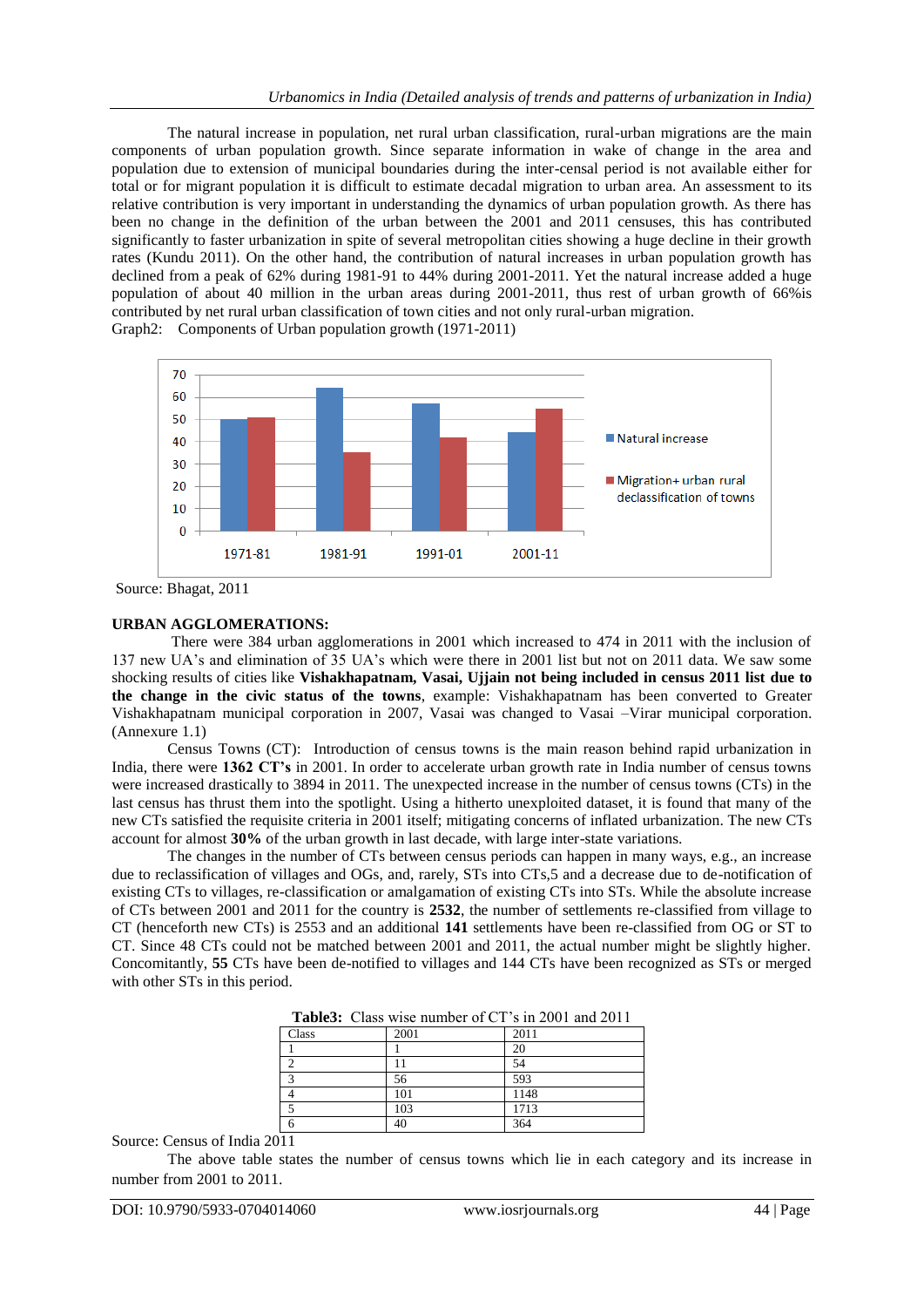In 2001 number of census towns lying in class 1 category (i.e. population above 1 lakh) was only one but these numbers increased to 20 census towns in 2011 census. This shows increase in the population of the towns has increased considerably. In class 2 (i.e. population between 50000-99999 people) no of towns in 2001 were 11 which went up to 54. We notice considerable changes from class 3 to 6, this shows that main concentration of building census town was from class 3 to 6. In 2001 there were 56 CT's in class 3 (population lying between 20000-49999) and there were 593 census towns in 2011. Whereas class 4 (population lying between 10000-19999) and class 5 (population lying between 5000-9999) noted 11 times and 16 times growth respectively from 2001 to 2011. Class 6(population lying below 5000 people) had 40 census towns in 2001 which increased to 364 in 2011. The urban population growth of 91 million between 2001 and 2011 is for the first time higher than the absolute rural growth. Using Census dataset we find out that the 2532 new CTs, which were rural areas in 2001, accounted for 26% to 29.5% of the urban growth in the last decade.

Statutory Towns

In 2001 there were **3799** statutory towns in India which increased to 4041 in 2011. State of Chhattisgarh recorded highest increase in number of statutory towns from 75 in 2001 to 168 in 2011. Whereas hilly states like Uttarakhand, Sikkim and Himachal Pradesh didn't get increment in number of census towns in 2011.

| S.NO | <b>Admin Units</b> | Numbers in 2001 | Numbers in 2011 |
|------|--------------------|-----------------|-----------------|
|      | States/Ut's        | 35              | 35              |
|      | <b>Districts</b>   | 593             | 640             |
|      | Tehsil             | 5463            | 5924            |
|      | Villages           | 638588          | 640867          |
|      | Towns              | 5161            | 7935            |

**Table4:** Changes in number of administrative units from 2001-2011.

Source: Census of India 2011

Expect the number of states, all administrative units have shown increase in numbers from 2001 to 2011. However census towns increased by **185%**, whereas statutory towns increased by **6.37%.** This shows us that number of rural settlements have been granted urban status and are added in census towns

Out Growths**:** While determining the outgrowth of the town, it was ensured by census that it posses urban features such as infrastructure and basic amenities such as sanitation, electricity, well constructed roads, medical facilities, banks etc then these places are designated as Outgrowth of a town and later constituted in UA's.

In 2011 census there were 981 places which were identified as OG's against 962 in 2001 and majority of 280 OG's lie in class 6 whereas no OG could make to class 1.

| <b>Tables.</b> Size Class of Croan Centres in India (2001 and 2011) |      |      |  |
|---------------------------------------------------------------------|------|------|--|
| Category                                                            | 2001 | 2011 |  |
| Class 1(more than 1 lakh)                                           | 441  | 498  |  |
| Class 2 (50000-99999)                                               | 496  | 600  |  |
| Class 3 (20000-49999)                                               | 1388 | 1911 |  |
| Class 4 (10000-19999)                                               | 1563 | 2240 |  |
| Class 5 (5000-9999)                                                 | 1041 | 2188 |  |
| Class $6$ (less than $5000$ )                                       | 232  | 498  |  |
| Total                                                               | 5161 | 7935 |  |
|                                                                     |      |      |  |

**Table5:** Size Class of Urban Centres in India (2001 and 2011)

Source: Census of India 2001

Urban centres in India have increased considerably in last decade, we witnessed slight increase in class 1 and class 2 towns but considerable change is noticed from class 3 to class 6, this is basically due to classification of villages to census towns and allocation of new urban centre in these classes.

|                | radie v.             | State wise variation in level of Urbanization |       |             |
|----------------|----------------------|-----------------------------------------------|-------|-------------|
| State          | States/UTs           | % of urban population                         |       | <b>AEGR</b> |
| code           |                      | 2001                                          | 2011  | 2001-11     |
| $\theta$       | <b>INDIA</b>         | 27.82                                         | 31.16 |             |
|                | Jammu & Kashmir      | 24.81                                         | 27.21 | 3.05        |
| $\overline{2}$ | Himachal Pradesh     | 9.8                                           | 10.04 | 1.45        |
| 3              | Punjab               | 33.92                                         | 37.49 | 2.29        |
| $\overline{4}$ | Chandigarh           | 89.77                                         | 97.25 | 2.38        |
| 5              | Uttarakhand          | 25.67                                         | 30.55 | 3.5         |
| 6              | Haryana              | 28.92                                         | 34.79 | 3.66        |
|                | NCT of Delhi*        | 93.18                                         | 97.5  | 2.36        |
| 8              | Rajasthan            | 23.39                                         | 24.89 | 2.57        |
| 9              | <b>Uttar Pradesh</b> | 20.78                                         | 22.28 | 2.53        |
| 10             | Bihar                | 10.46                                         | 11.3  | 3.01        |

**Table 6:** State wise Variation in level of Urbanization

DOI: 10.9790/5933-0704014060 www.iosrjournals.org 45 | Page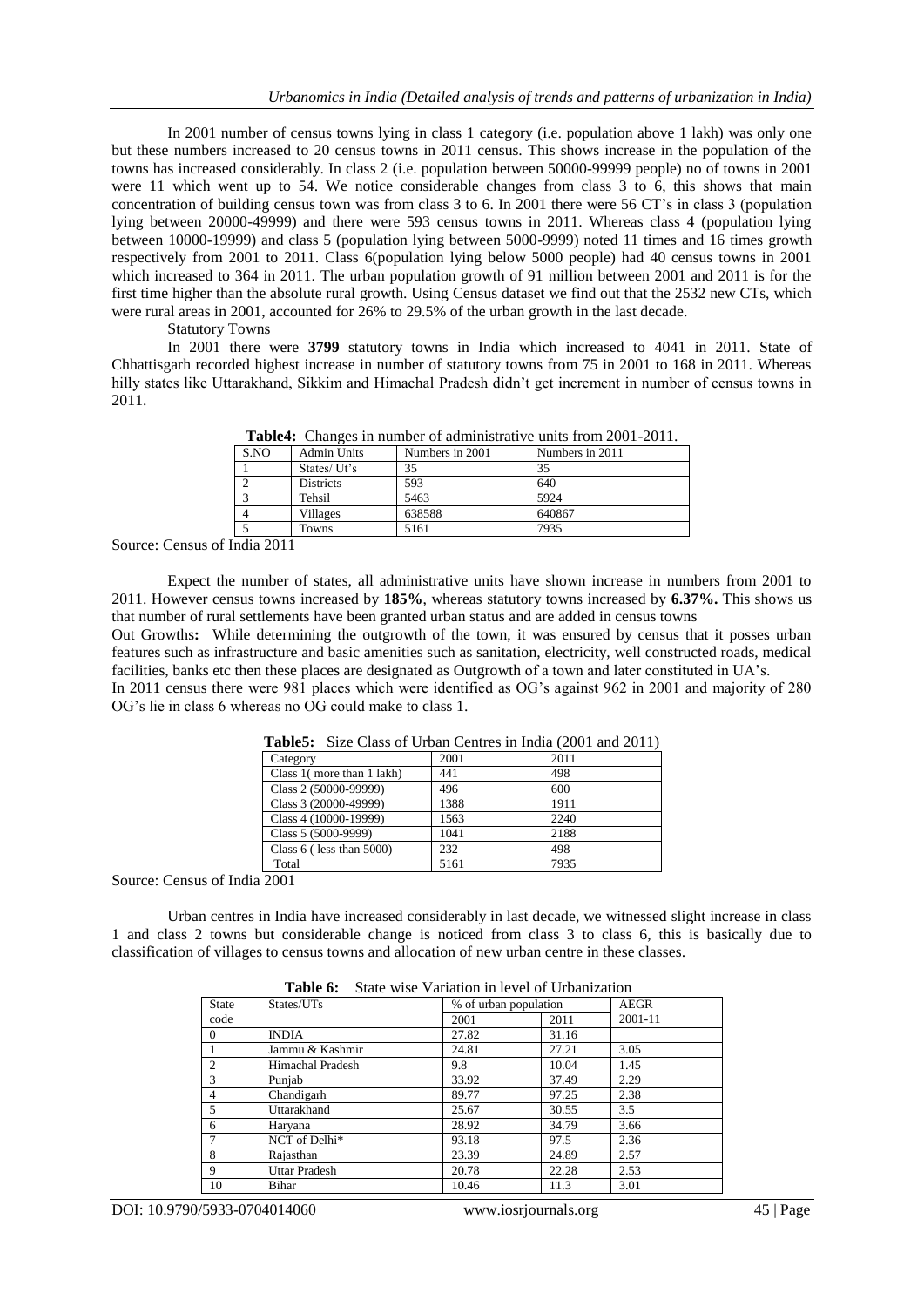| Urbanomics in India (Detailed analysis of trends and patterns of urbanization in India) |  |  |  |
|-----------------------------------------------------------------------------------------|--|--|--|
|                                                                                         |  |  |  |

| 11 | Sikkim                              | 11.07 | 24.97 | 9.3   |
|----|-------------------------------------|-------|-------|-------|
| 12 | Arunachal Pradesh                   | 20.75 | 22.67 | 3.19  |
| 13 | Nagaland                            | 17.23 | 28.97 | 5.15  |
| 14 | Manipur                             | 26.58 | 30.21 | 3.56  |
| 15 | Mizoram                             | 49.63 | 51.51 | 2.42  |
| 16 | Tripura                             | 17.06 | 26.18 | 5.66  |
| 17 | Meghalaya                           | 19.58 | 20.08 | 2.7   |
| 18 | Assam                               | 12.9  | 14.08 | 2.44  |
| 19 | West Bengal                         | 27.97 | 31.89 | 2.62  |
| 20 | Jharkhand                           | 22.24 | 24.05 | 2.8   |
| 21 | <b>Orissa</b>                       | 14.99 | 16.68 | 2.37  |
| 22 | Chhattisgarh                        | 20.09 | 23.24 | 3.49  |
| 23 | Madhya Pradesh                      | 26.46 | 27.63 | 2.28  |
| 24 | Gujarat                             | 37.36 | 42.58 | 3.06  |
| 25 | Daman & Diu*                        | 36.25 | 75.16 | 11.58 |
| 26 | Dadra & Nagar Haveli*               | 22.89 | 46.62 | 11.53 |
| 27 | Maharashtra                         | 42.43 | 45.23 | 2.12  |
| 28 | Andhra Pradesh                      | 27.3  | 33.49 | 3.09  |
| 29 | Karnataka                           | 33.99 | 38.57 | 2.72  |
| 30 | Goa                                 | 49.76 | 62.17 | 3.01  |
| 31 | Lakshadweep*                        | 44.46 | 78.08 | 6.24  |
| 32 | Kerala                              | 25.96 | 47.72 | 6.56  |
| 33 | Tamil Nadu                          | 44.04 | 48.45 | 2.4   |
| 34 | Puducherry*                         | 66.57 | 68.31 | 2.71  |
| 35 | A&N Islands*                        | 32.63 | 35.67 | 1.54  |
|    | Source: Census of India 2001, 2011. |       |       |       |

\*\* Formula of calculating AEGR: (log (p2/p1)\*10)

Above table shows us the level of urbanization in Indian states from 2001 to 2011 with annual exponential growth rate over a decade. There was no negative AEGR recorded in this decade. Union territory of Daman and Diu, Dadra Nagar and Haveli recorded highest exponential growth of 11.58 and 11.53 % respectively, followed by three north eastern states of Sikkim, Tripura and Nagaland cumulating to 9.3%, 5.66% and 5.13% exponential growth over a decade.

If we take major states into consideration then Kerala has registered an impressive growth rate of 6.56% and its 47.72% of total population now falls under criterion of being "Urban". Whereas Himachal Pradesh and Andaman and Nicobar islands registered lowest AEGR of 1.45% and 1.54 respectively and they both lie lowest in the ranking, followed by Bihar where just 11% of its total population reside in urban areas.

Union territories have imprinted there mark in the process of urbanization in India, though annual exponential growth rate is not very high in these regions but the total population residing in urban areas are way higher than other states. NCT of Delhi has 97.50% of its total population residing in urban areas, reason for this could be more than 100 census towns were added just in Delhi NCR region, this boosts the urbanization rate and because of this Delhi tops the charts. Delhi is followed by another union territory of Chandigarh where 97.25% of population is urbanized.

If we take only states into consideration for urbanization, Tamil Nadu tops the chart with 48.45% of population residing in urban regions with AEGR of 2.4% from 2001 to 2011. Tamil Nadu is followed by its neighboring state of Kerala which has recorded increase of 22% population from 2001 to 2011 in urban areas, statistics calculates it to be 47.72% of Kerala's total population is now urbanized. Reason behind such a rapid urbanization in Kerala is considerable increase in number of census towns added in 2011 census, in 2001 there were 99 census towns in Kerala which increased to 461 in 2011, increase in 362 census towns brought this change in rate of urbanization. Goa has shown a magnificent performance in urbanization with 62% of its population residing at urban centre's.

Himachal Pradesh is the least urbanized state of India with just 10.4% population residing in urban areas and its annual exponential growth is also recorded to be lowest at 1.45%. The reason behind its on low rate of urbanization is that the state is not able to fulfill urban criterion at maximum places, like population density of 400 people per sq kilometer is required but the population density of whole state is 123 people per sq kilometer which is way lesser than the desired qualification for being urban and due to terrain they fail to qualify.

Bihar follows up Himachal Pradesh in being another least urbanized state with 11.3 of total population living in Urban areas but annual exponential growth rate is 3.01 which is good sign of growth, this could be due to implementation of dynamic government policies introduced in second half of the decade which gave little lift to urbanization (Bihar Planning Commission Report 2010).

## **QUALITY OF LIFE IN URBAN INDIA**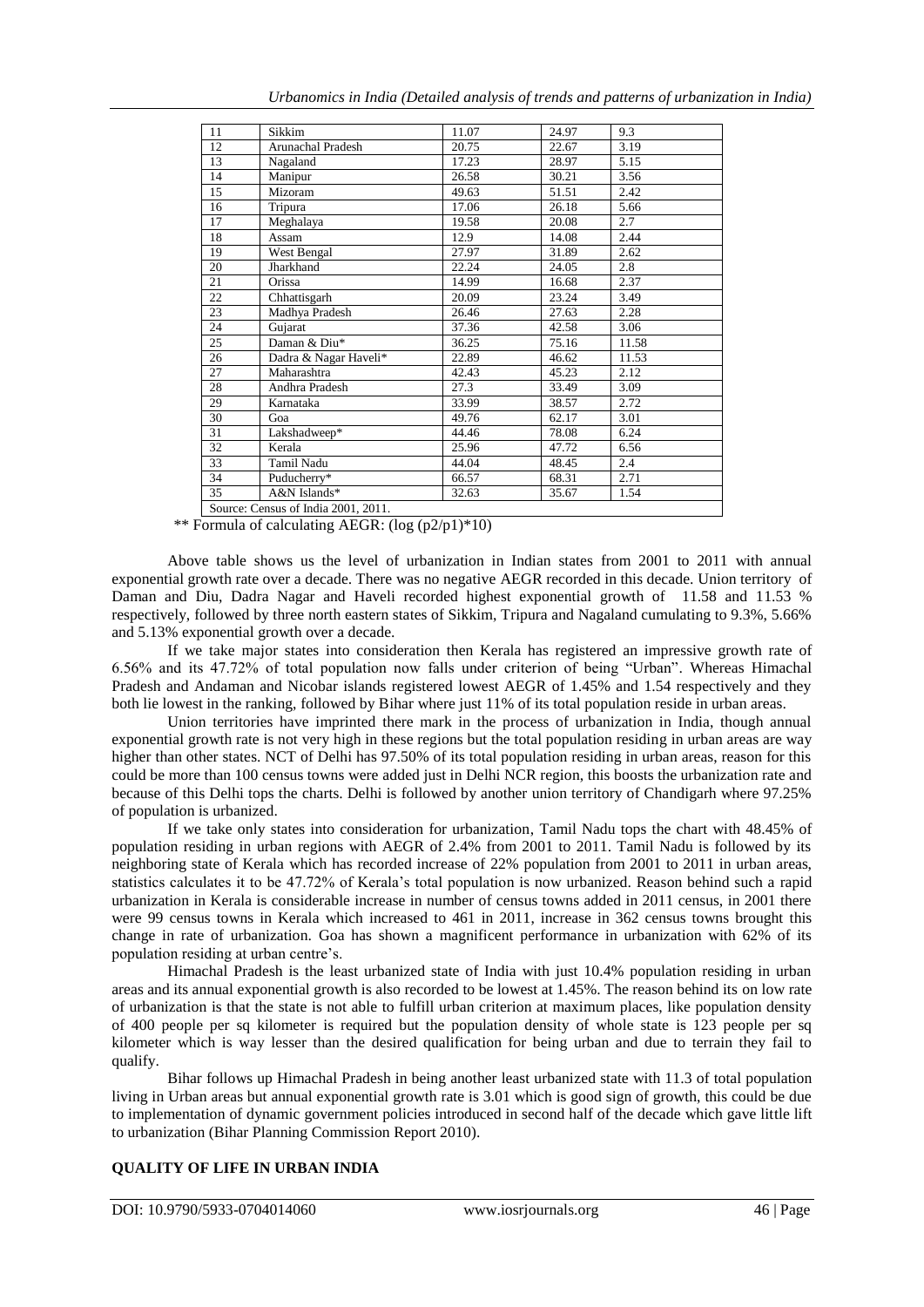To analyze the quality of life in urban India we have taken four parameters in this paper, they are as follows:

**SOCIAL INDICATORS:** Includes sex ratio, child sex ratio and literacy rate as indicators in this paper. Taking sex ratio into consideration it was state of Kerala on the top in 2001 with sex ratio of 1058 female over 1000 males, states consistency continued in 2011 also with increase in ratio to 1084 females over 1000 males. Chhattisgarh the newly formed state in 2001 held second position in 2001 with 989 females over 1000 males, but due to poor performance in other indicators the sex ratio was noted to be 991 females over 1000 males in 2011 census and it was replaced by the state of Tamil Nadu with 996 females over 1000 males. Due to gender biasness in states like Haryana and Punjab where gender inequality prevails makes these states lie low on the list with 871 and 876 females over 1000 males respectively in 2001 and stats went up to 879 for Haryana in 2011 and improving the situation for Punjab as ratio increased to 896 females over 1000 males, it's been noted that these two states have low child sex ratio also which is not allowing them to coop up with the pace of other states.



Source: Census of India 2011

Kerala is not only best in terms of sex ratio but also in literacy attributes, Kerala had urban literacy rate of 93% in 2001 and went up to 95% in 2011 placing the state on second position after Mizoram. When we talk about urban literacy rate it's the north eastern state of India "Mizoram" topping the charts in both 2001 and 2011 with 96% and 98% respectively. It's been analyzed that northern states of India have comparatively low literacy rate as compared to southern states, states like Bihar, Jammu and Kashmir and Uttar Pradesh lie at the bottom of rank tables of with 72%, 72% and 70% in 2001 which increased to 79%, 78% 77% respectively in 2011, this increase in literacy rate could get a hike in there rankings as other states grew comparatively more with better existing base.

If a state has good Child sex ratio then its other social indicators has a solid base to grow. North eastern states like Mizoram, Manipur, Nagaland have been doing consistently well in term of sex ratio and literacy rate in spite of demographic and low availability of resources these states hold strong position. This could be said as they have very high child sex ratio in 2001 and 2011 so there literacy rate and sex ratio is also good. It was Arunachal Pradesh 980 females over 1000 males in 2001 followed by its neighboring state of Meghalaya with 969 females over 1000 males.

The CSR in India has declined from 927 girls per 1000 boys in 2001 to 918 according to Census 2011. Wide variations are seen in ratios across different regions of the country. Overall, the CSR remains adverse in 21 states and Union Territories, the fall ranging from 3 to 79 points. On the other hand, 11 states and two union territories have registered an increase in CSR during the last decade. Changes in CSR at the district level are more pronounced. Of the total 640 districts in the country, 429 districts have experienced decline in CSR. Gender biased sex selection is a discriminatory practice that is a result of a complex web of factors: deep-seated patriarchal mindsets that lead families to value sons over daughters, the need for small families, but with sons, and commercialization and misuse of medical technology that enables illegal sex selection.( reference: mapping the adverse sex ratio in India census 2011).

It's a matter of concern for Punjab and Haryana which has consistently low child sex ratio, this is the reason for their low literacy rate and sex ratio though Punjab has gained 19 points in 2011 from 876 to 895 in 2011 but Haryana has gained from 871 in 2001 to 879 in 2011, the reasons for the same are explained above.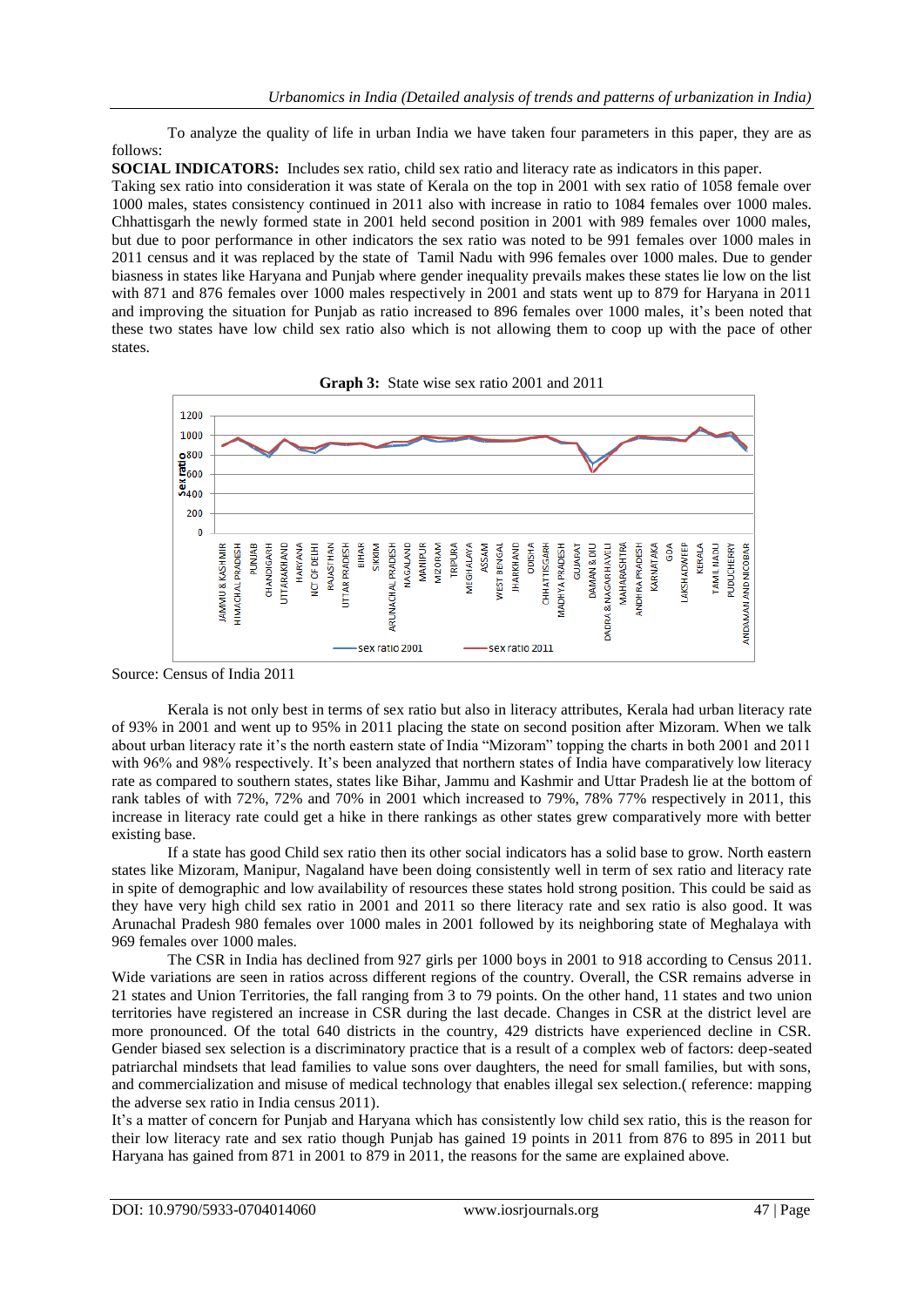

**Graph 4:** State-wise child sex ratio 2001 and 2011

When we compile all three indicators we have witnessed that North eastern states have performed considerably well especially Mizoram, Meghalaya and Tripura. These states have recorded consistent increase in literacy rate and sex ratio, child sex ratio have fell but in comparison to other developed states it was ignorable as sex ratio increased indicating movement of female from child sex ratio to sex ratio prospect. If we compare demographic zones southern states of India have a hand over Northern states in prospect of sex ratio, literacy rate and child sex ratio because all these three indicators are complementary to each other if one is good then other responses to be well that is why south Indian states have all three indicators complementing each other in comparison to irregular trends in northern states. (e.g): Kerala has sex ratio of 1084, child sex ratio of 962 and literacy rate of 95% where as north Indian state like Punjab, Uttar Pradesh has low sex ratio, literacy rate and child sex ratio, this proves our statement of all indicators complementing each other.

While calculating PCA, it reveals that higher the index number better the conditions of the states e.g.: Kerala has a variation of 2.03 highest among all states, so this reveals that according to these three indicators Kerala has performed best and vice versa with Jammu and Kashmir. As mentioned in above discussions due to low sex ratio and child sex ratio Punjab and Haryana shows insignificant values in PCA to -1.25 and -1.561 respectively (Graph: Social Indicator).





Source: Calculated from Census Data 2011

**ECONOMIC INDICATORS:** includes parameters like worker participatory rate, urban poverty ratio and per capita income.

Sikkim was the highest contributor in 2001 for WPR with 42% but the rate fell down to 28% in 2011 because there was increase in urbanization level of 13 points, this means that urban population increased but

Source: Census of India 2001 and 2011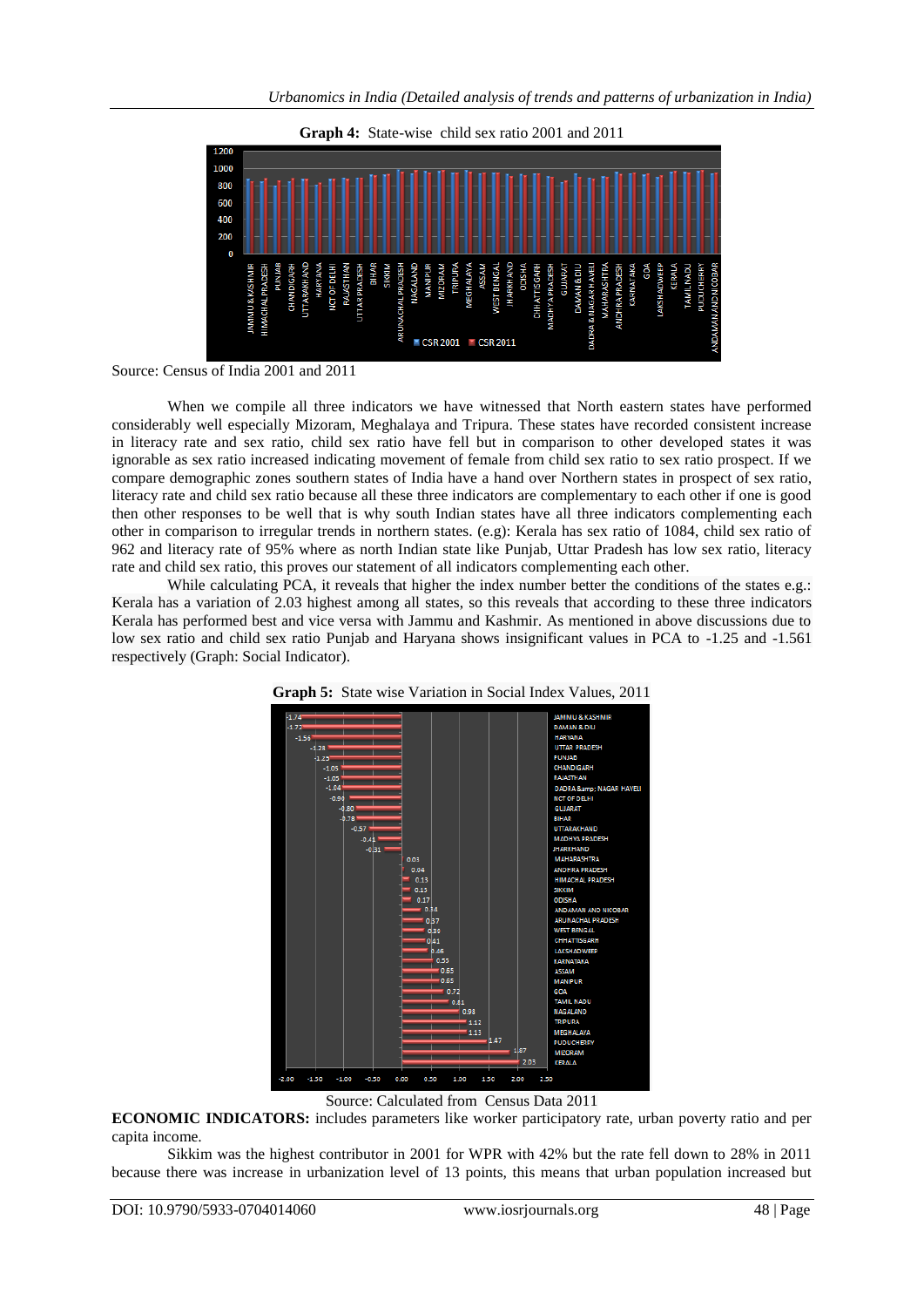there was diminishing increase in the workforce so this bought down the graph for Sikkim. Maharashtra replaced Sikkim in 2011 on the top with 42% of total workforce from 37% in 2001. Arunachal Pradesh replaces its neighboring state of Manipur which had 41% WPR in 2001 and fell to 38% in 2011, whereas Arunachal Pradesh hiked up to 41% in 2011 from 37% in 2001. In 2001 Bihar and Jharkhand both had 29% WPR which increased to 31% and 36% respectively as the number of workers increased with the pace of urbanization in these states. Bihar and Jharkhand were replaced by Kerala and Sikkim with 28% WPR in 2011. It is been observed that newly formed states of Uttarakhand and Jharkhand which lied low on the table in 2001 showed great improvement in 2011 after being separated from their parent state. They both grew with 6 and 7 points respectively over a decade.

As urban population increased in India urban poverty went down accordingly, Bihar ranked 1<sup>st</sup> in 2001 with 42% of its urban population falling under poverty line but it showed improvement in 2011 where just 31% of total population lie below poverty line, though it ranked second as compared to other states but fall of 11 points is a good sign of growth in Bihar. Manipur had highest population falling under urban poverty line of 32% in 2011 but it also experienced fall from 35% in 2001. The state which showed highest fall in urban population is Orissa it ranked  $2<sup>nd</sup>$  in 2001 with 37% of its population falling under poverty line and in 2011 it is left with just 17% due to significant increase in per capita income. In 2001 there were just 4.6% people falling under poverty line in Himachal Pradesh and 4.3% in 2011, the reason for such a low percentage falling under poverty line is that there are very few people living in urban areas in this state so the proportion of poor is also low according to low population. Goa had shown significant fall in urban poverty ratio from 22% in 2001 to 4.5% in 2011 this is due to 50% increase in the per capita income of people.



**Graph: 6** State-wise urban poverty ratio 2004-05 and 2011-12

Planning Commission Report on poverty 2011 (Tendulkar methodology) When we glance at responsiveness in per capita income, it's Goa which had been the state with higher per capita income in 2001 with Rs 48582 and Rs 96705 in 2011 showing 50% increase in per capita income. In 2011 NCT of Delhi topped the charts with Rs 100257 and in 2001 it was just Rs42378 this drastic change is due to expansion of NCR region from board to permanent planning board and expansion in its boundaries so this brought industrial setup within the boundaries so this brought increase in revenue. Bihar has been the state with lowest per capita income in 2001 and 2011 with Rs 8533 and Rs12122 in respective years. Other low performers are Uttar Pradesh and Jharkhand very high population and low workforce is the reason for their low ranking.

We have observed from data that like social indicators economic indicators are also dependent on each other for growth if a state has low urban poverty ratio this tends them to have better workforce and per capita income.

Analyzing Economic Indicators we conclude that Goa has the best performance in computation of all three indicators in PCA with variation of 2.18 which shows strong bond among economic indicators and it has also been noticed that urban poverty ratio has negative relationship with per capita income and wpr. Uttar Pradesh and Bihar have shown insignificant value on PCA of -1.69 and -2.19 respectively which reveals very poor condition of the state with these indicators.(Graph: Economic Indicator). Urban poverty ratio has been calculated according to Tendulkar methodology for year 2004-05 and 2011-12.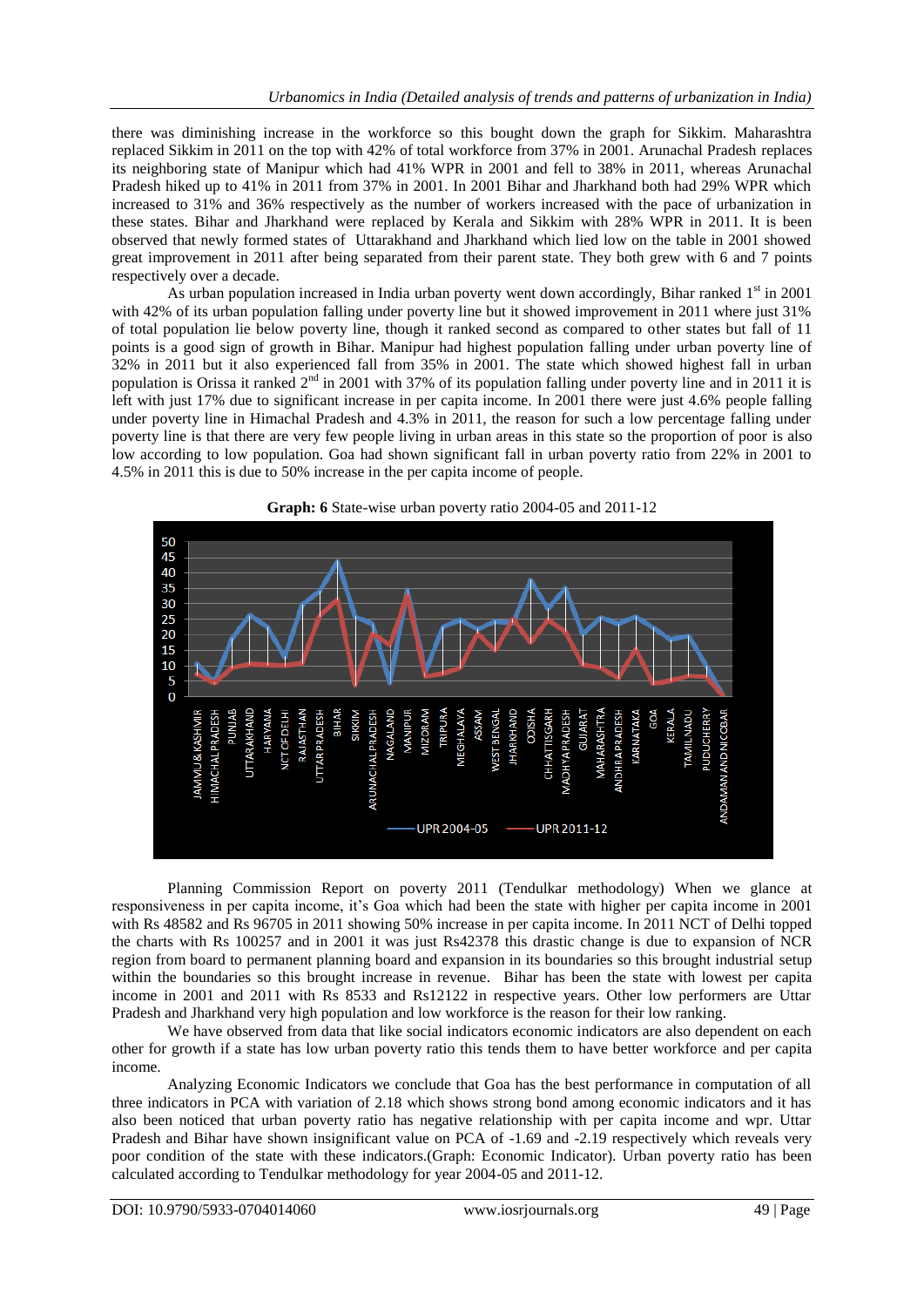

**Graph 7:** State-wise Variation in Economic Index Values, 2011

Source: Calculated from Census Data 2011

**Infrastructure & Household Indicators:** includes basic amenities and services required for urbanization, indicators like percentage household with electricity, with and without sanitation, with bathroom within the premises, number of household availing banking services, household with safe drinking water, all types of drainage system are taken into consideration.

Lakshadweep hailed to have electricity in each and every household of their urban region in 2001 and 99.66 in 2011, this extraordinary statistics are due to low population and area which eases the connectivity. When we consider states then Jammu and Kashmir had 98% of households with electricity in 2001 and 98.04 in 2011. In 2011 NCT of Delhi have 99% household with electricity but a irregular supply. States like Bihar, UP, Orissa have low percentage with electricity due to very high population and number of households. Bihar had lowest of 59% household in 2001 which increased to 67% in 2011. Orissa which lied just above Bihar in 2001 with 74% household with electricity has gone upto 84% in 2011, but Uttar Pradesh only took a step of 1% over a decade calculating from 80% household to 81% with electricity, this shows that nothing has been done in Uttar Pradesh to improve electricity services efficient productive industrial places like Kanpur which used to be known as "Manchester of India" suffers 4 to 6 hours of power cut which results in steep fall in the productivity and output. Reference( timesofindia.indiatimes.com). Number of people availing latrine services is highest in the state of Mizoram where 98% household had latrine within premises and 2% didn't had, in 2011 numbers went up to 99% with sanitation so we can expect till now this state to have sanitation services in every household. Tripura had 97% of households with sanitation service in 2001 and 98% in 2011.Its been analyzed that all north eastern states have good sanitation facilities for their citizens. Maharashtra the state with one of the highest urbanization rate had 58% households with latrine and 71% in 2011, this is the thing to attract attention of Maharashtra government to implement the sanitation policies but this was basically due to large slum population in Maharashtra which don't have their private latrine services . Chhattisgarh had been the lowest ranked state in terms of sanitation facilities in both census, there were 53% households with latrine in 2001 and 60% in 2011. We have noticed increase in number of latrine in these low ranked states but still dynamic progress is required if we have a vision of urbanized India in true manner because it is a matter of concern after seeing high urbanized states like Maharashtra and Tamil Nadu with such a low percentage.

Safe drinking water includes water from treated tap water, untreated tap water, hand pump and tube well. Nation claims 91% household with safe drinking water facilities still 9% of urban population still have to depend on other sources for drinking water. India's huge and growing population is putting a severe strain on all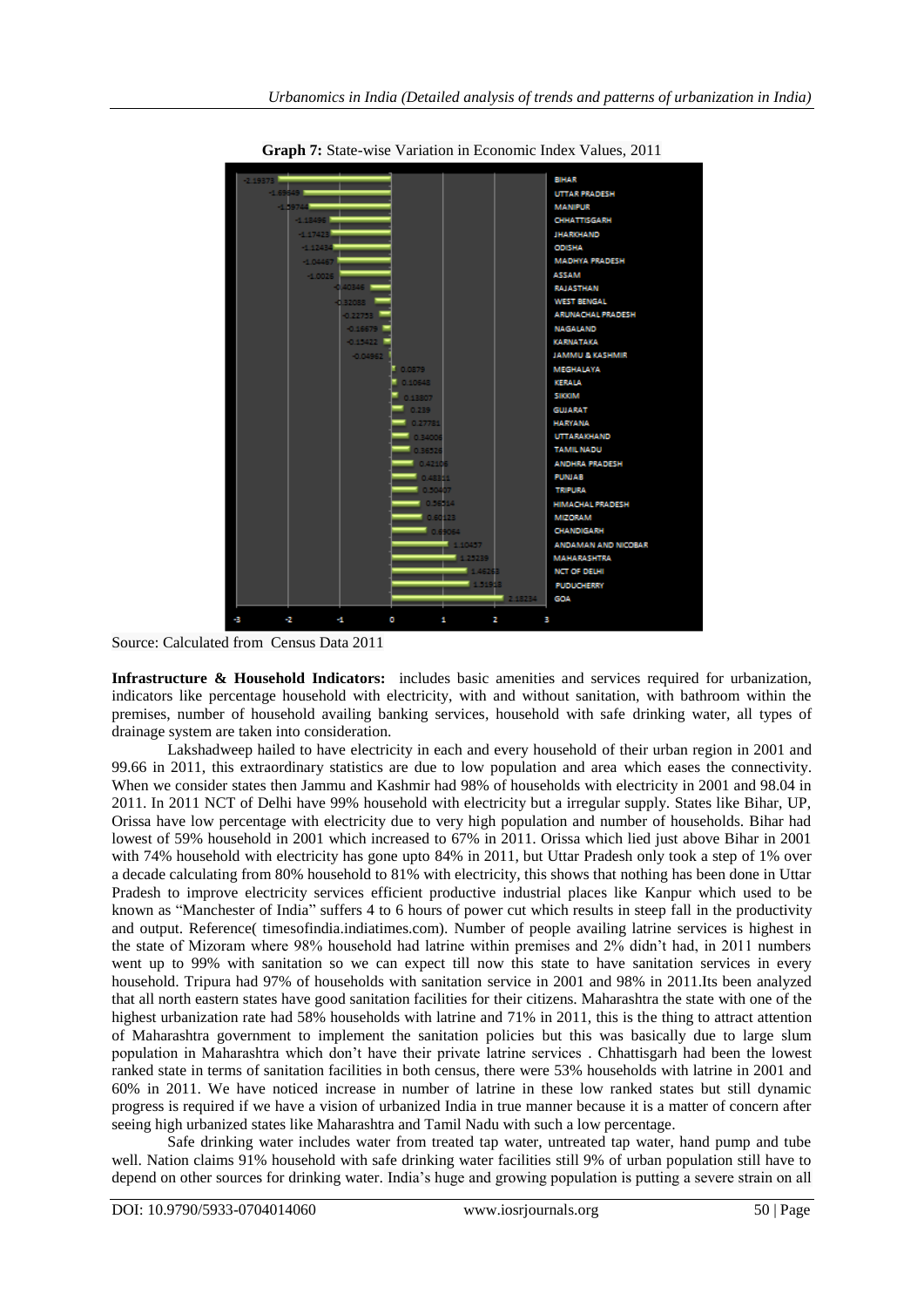of the country's natural resources. Most water sources are contaminated by sewage and agricultural runoff. India has made progress in the supply of safe water to its people, but gross disparity in coverage exists across the country. Although access to drinking water has improved, the World Bank estimates that 21% of communicable diseases in India are related to unsafe water. In India, diarrhea alone causes more than 1,600 deaths daily—the same as if eight 200-person jumbo-jets crashed to the ground each day (reference: water.org).

According to census data union territory of Chandigarh have provided 99% of its households with safe drinking water in 2001 and 100% households in 2011, followed by another union territory of Daman and Diu with 99% in both census years. It is not very tough task for union territories to provide large number of households with safe drinking water facilities comparison to large states with very high population. Punjab ranks high among all states with 99% of households in urban area with safe drinking water facilities in both census years of 2001 and 2011, other northern states like UP, Uttarakhand and Delhi dominates the table as major rivers of India flow from the lap of Himalayas which is located in northern region of India so high flow and availability of flowing water gives a hand of benefit for northern states. Union territory of Lakshadweep had only 5% of its households with safe drinking water in 2001, numbers increased to 20% in 2011. Kerala one of the most urbanized and developed state of India provided 42% of its household with safe drinking water in 2001 and numbers became even worse in 2011 with just 39% of households with the facility of safe drinking water due to high increase in number of towns and difference in reported town data in 2001 and 2011. Other low ranked states are north eastern states as they have to depend on rivers and other natural sources for water and due to very low temperature in winter's lakes, ponds, rivers freeze so this pushes them with 50% of urban aggregate urban population with safe drinking water.

Availability of bathroom within the premises has improved in urban India over a decade. Lakshadweep had 85% of household with bathroom in their premises in 2001 which has risen to 97% in 2011 showing optimistic change of 12 points, states like low urbanized states like Uttarakhand and Himachal Pradesh has shown great improvement by making their remarkable improvement in provision of bathroom facilities within premises. Uttarakhand and Himachal had 75% of households with bathrooms within their premises in 2001 and 88% and 90% respectively in 2011. On one hand Sikkim has 90% of its households with this facility on the other hand its neighboring state Manipur lies way back with just 16% in 2001, but data in 2011 is a silver lining for this beautiful state where 49% of households now avail bathrooms within their premises with considerable increase of 33 points. We once again we see Bihar at the bottom of the charts where there were just 43% of household with bathroom facilities in 2001 and stats went up by just 3 points to 46% in 2011 showing negligible growth just like its urbanization rate. Banking facilities are the basic need for urbanized India as people are now more interested to keep their money in market flow and get increment over the amount by circulating it in market rather than keeping lump sum in savings. Least urbanized state of India Himachal Pradesh tops the chart in 2011 with 89% of its households availing banking services where in 2001 there were just 75% households with it. Goa has also shown consistent growth as it had 77% in 2001 and 88% with banking services in 2011. Other states have also shown gradual increase in numbers, but Tamil Nadu has shown significant growth from 30% household in 2001 with banking services and 76% in 2011 the main increase was witnessed after 2004 especially nearby region of Siva Ganga, according to economic times due to finance minister at that time who concentrated on banking development in this region as apart from opening ATMs and branches, these banks hold credit camps with huge promotional spending as they fawn over the country's financial boss. It is another matter that lending through these camps has turned out to be the main source for NPAs. But few bankers will admit this publicly, (source: http://articles.economictimes.indiatimes.com/). No of people availing banking services has increased considerably over a decade we can say this due to effective policies introduced by government like "Jhan dhan Yojna", attractive insurance policies and revised policies by RBI. Numbers are expected to have increased till now as there is boom of E-banking user.

According to urban point of view drainage system is disposal of liquid waste in the water bodies, states in India have closed drainage system and open drainage system in which Chandigarh and Gujarat are best with 77% and 57% respectively in 2001 and in 2011 they had 87% and 69% closed drainage facility. States like Tripura Nagaland Manipur have been performing very poorly continuously in both census years with average of 6% in 2001 and 7% in 2011, Lakshadweep had no drainage facility in 2001 and they hiked upto 15% in 2011.

When we discuss about open drainage in 2001 66% of household in Uttar Pradesh used open drainage system whereas in 2011 slight improvement was seen as 61% used open drainage, while in Andaman and Nicobar Islands 65% used open drainage in 2001 and hiked upto 74% in 2011. Among states Kerala and Gujarat has least number of users of open drainage with 16 and 19 % respectively in 2001 and Kerala went upto 21% in 2011 whereas Gujarat showed improvement by falling to 16%. In 2001 Lakshadweep had 100% no drainage and 74% in 2011 with no drainage, on the other hand Kerala had 69% of household in 2001 and 47% in 2011 using no drainage. Delhi, Uttar Pradesh and Sikkim had least households with no drainage in 2001 9%, 8%, 6% respectively in 2001, in 2011 Chandigarh had least households with no drainage with 4%and Delhi also fell to 4% showing development in drainage facilities.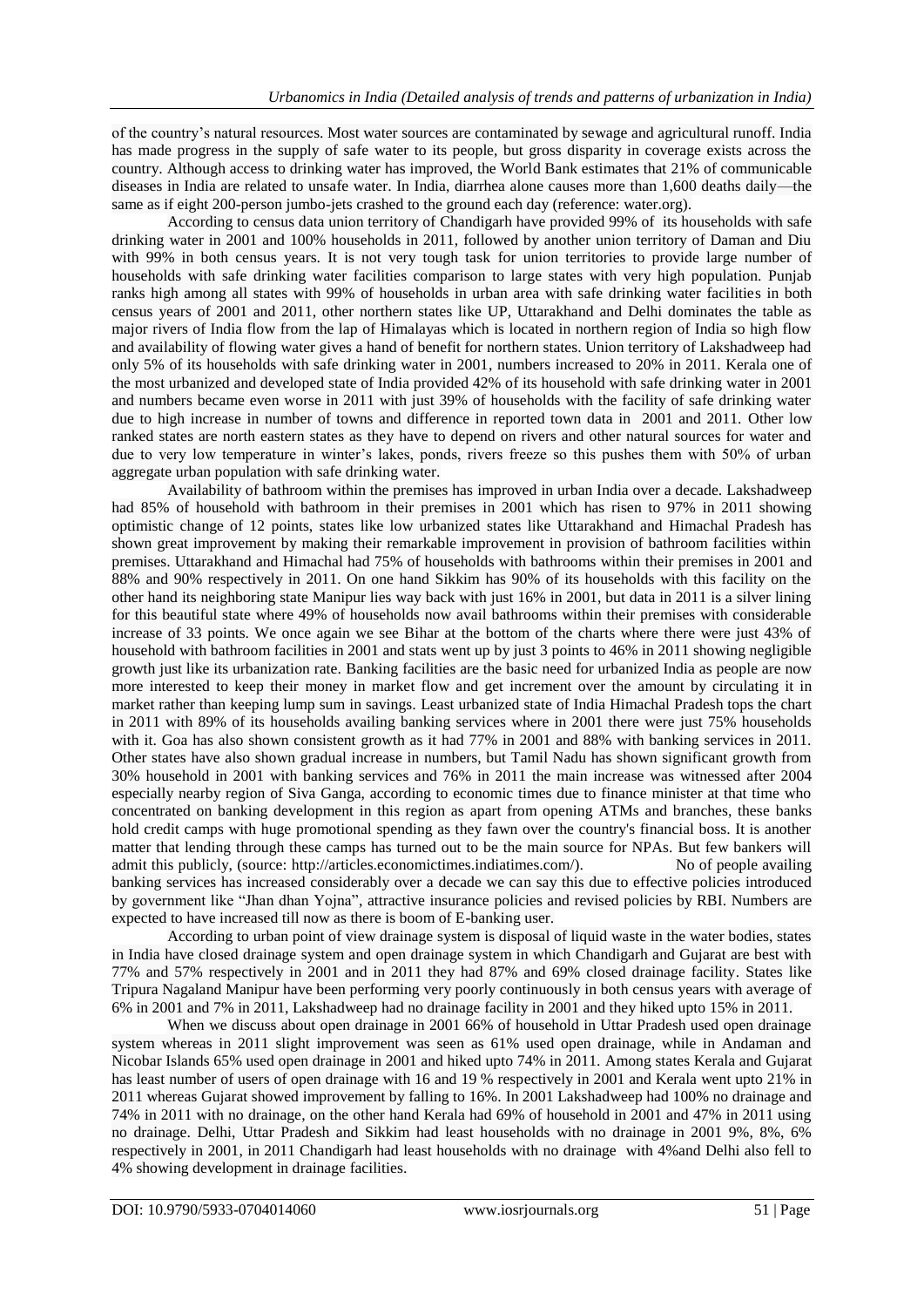**Housing:** includes condition of houses according to its characterization under good, livable and dilapated and number of households in slums of each states are analyzed.

Goa is the state which has recorded highest growth in number of good housing conditions from 2001 to 2011 by 39 points. In 2001 46% had good conditioned houses which increased to 85% in 2011. Lakshadweep with highest share of 85% (good houses) in 2001 declined to 73% in 2011 replaced by Jammu and Kashmir from 57% to 80% in 2011. Maharashtra had lowest share of 33% in 2001 which increased to 79% in 2011 due to new policies for housing improved the stats for nation as a whole but in 2011 Maharashtra was replaced by Jharkhand and Sikkim where just 52%and 50% people lived in good housing conditions.

Livable conditions are the satisfactory condition in which a family can live and get a shelter with needful things. In 2001 Maharashtra had 55% of households which were livable and in 2011 it fell down to 25% due to rise in good conditioned houses. In 2011 Orissa have largest share of livable houses of 43% and followed by Bihar with 40%. In 2001 Lakshadweep had 12% livable houses and increased to 14% in 2011. Maharashtra tops the chart with 11% in 2001 for dilapated housing condition and in 2011 it went down to 2% due to same reason of drastic increment of good housing conditions. In 2011 Bihar replaced Maharashtra on the first place with 7% households with dilapated houses followed by West Bengal with same percentage. In 2001 Uttar Pradesh had just 1% of dilapated houses, which increased to 4 % in 2011. Dadra Nagar and Haveli had least number of dilapated houses in 2011 with 0.22% and in 2001 they had 11% of households with dilapated houses showing considerable fall in numbers.

Taking number of slum households in urban areas we can comment that Maharashtra which had 27% slum household population in 2001 decreased to 22.7% in 2011. Andhra Pradesh replaced Maharashtra in 2011 with 35.7% of slum households in urban population against 25% in 2001. North eastern states and Himachal Pradesh didn't record any slums in 2001, and in 2011 it was just Manipur which did not record any slums, others which had no slums in 2001 recorded slight increase in slum households.

While running PCA we took indicators which give us positive and strong output for states development on the basis of infrastructure and housing. Lakshadweep and Himachal Pradesh are the best performer in Infrastructure and Housing indicators this is because of the countable number of urban centre's in the state so the provision of basic amenities is easier than other states with large number of urban centre's, so this enables them to emerge with significant PCA values.(Graph: Infrastructure and Housing).



**Graph 8:** State-wise Variation in housing conditions and basic Infrastructure Index values 2011

Source: Calculated from Census Data 2011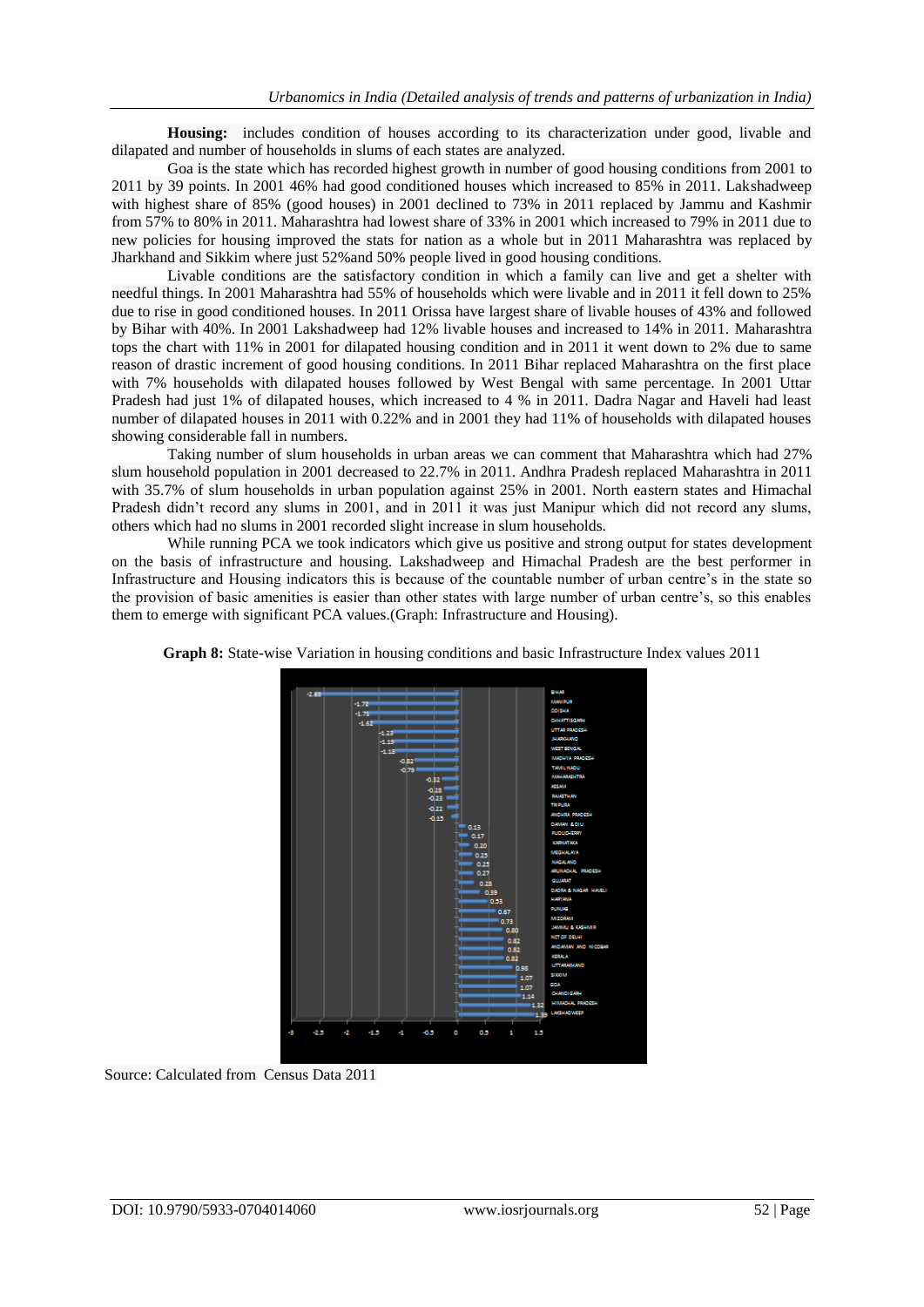### **Impact Of Jawaharlal Nehru Urban Renewable Mission In Building Urban Infrastructure The Mission:**

The aim is to encourage reforms and fast track planned development of identified cities. Focus is to be on efficiency in urban infrastructure and service delivery mechanisms, community participation, and accountability of ULBs/ Para stately agencies towards citizens.

Objectives of the Mission:

- (1) The objectives of the JNNURM are to ensure that the following are achieved in the urban sector;
- Focused attention to integrated development of infrastructure services in cities covered under the Mission;
- Establishment of linkages between asset-creation and asset-management through a slew of reforms for long-term project sustainability;.
- Ensuring adequate funds to meet the deficiencies in urban infrastructural services;.
- Planned development of identified cities including peri-urban areas, outgrowths and urban corridors leading to dispersed urbanisation;
- Scale-up delivery of civic amenities and provision of utilities with emphasis on universal access to the urban poor;.
- Special focus on urban renewal programme for the old city areas to reduce congestion;
- Provision of basic services to the urban poor including security of tenure at affordable prices, improved housing, water supply and sanitation, and ensuring delivery of other existing universal services of the government for education, health and social security. Strategy of the Mission:
- **Preparing City Development Plan**: Every city will be expected to formulate a City Development Plan (CDP) indicating policies, programmes and strategies, and financing plans.
- **Preparing Projects**: The CDP would facilitate identification of projects. The Urban Local Bodies (ULBs) / parastatal agencies will be required to prepare Detailed Project Reports (DPRs) for undertaking projects in the identified spheres. It is essential that projects are planned in a manner that optimizes the life-cycle cost of projects. The life-cycle cost of a project would cover the capital outlays and the attendant O&M costs to ensure that assets are in good working condition. A revolving fund would be created to meet the O&M requirements of assets created, over the planning horizon. In order to seek JNNURM assistance, projects would need to be developed in a manner that would ensure and demonstrate optimization of the life-cycle costs over the planning horizon of the project.
- **Release and Leveraging of Funds**: It is expected that the JNNURM assistance would serve to catalyse the flow of investment into the urban infrastructure sector across the country. Funds from the Central and State Government will flow directly to the nodal agency designated by the State, as grants-in-aid. The funds for identified projects across cities would be disbursed to the ULB/Parastatal agency through the designated State Level Nodal Agency (SLNA) as soft loan or grant-cum-loan or grant. The SLNA / ULBs in turn would leverage additional resources from other sources.
- **Incorporating Private Sector Efficiencies**: In order to optimize the life-cycle costs over the planning horizon, private sector efficiencies can be inducted in development, management, implementation and financing of projects, through Public Private Partnership (PPP) arrangements. **(source**: www.jnnurm.nic.in).





**State-Wise Sanctioned Amount Under Jnnurm:**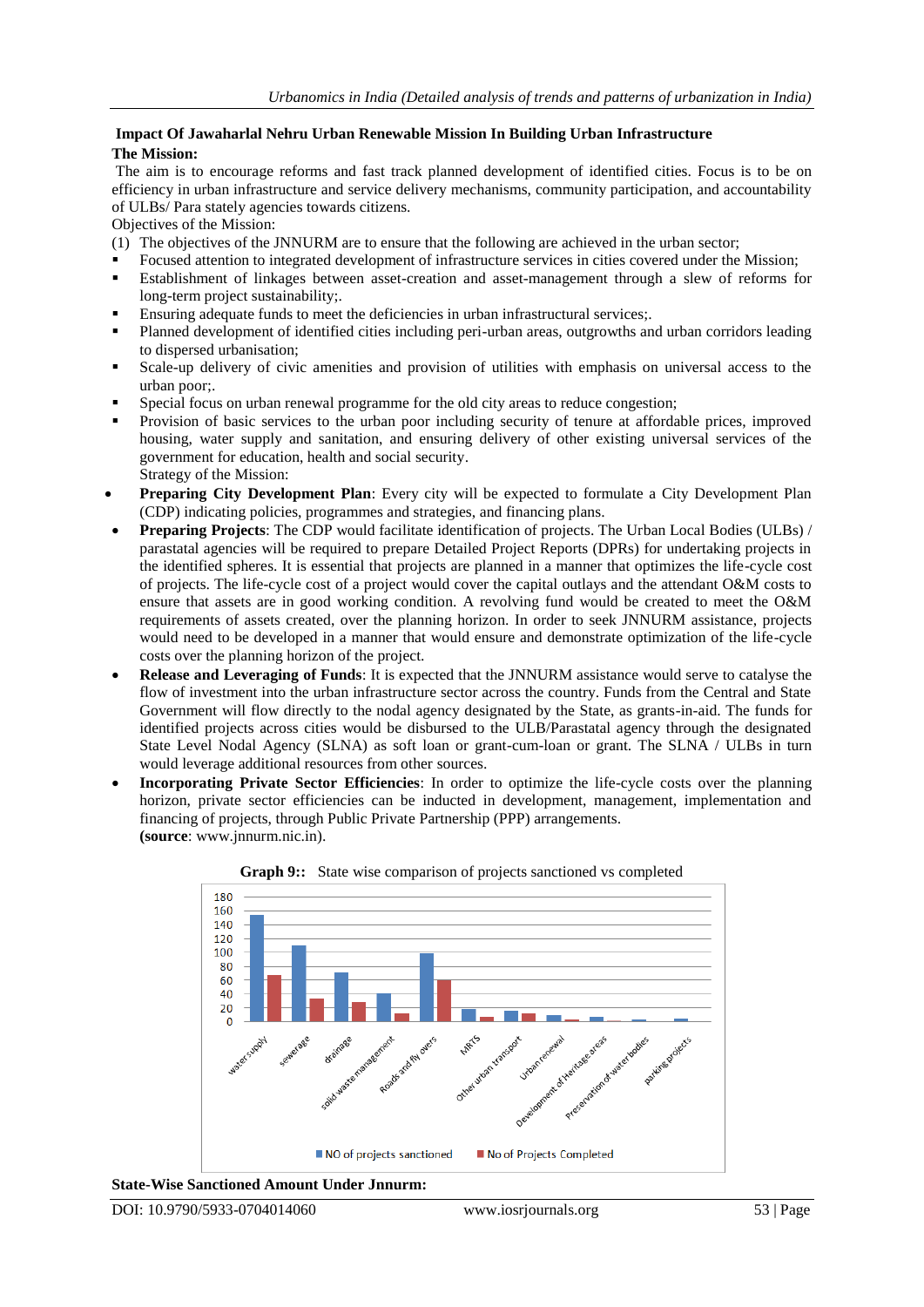States were sanctioned with amounts for their urban renewable program, by analyzing the share of a state in Jnnurm sanction amount; we will try to conclude the role of this policy in the process of urbanization.

By analyzing the data and combining UIG and UIDSSMT amounts we get to see that states were given grants according to their size not necessity, states with high population were given preference whereas small states had to be satisfied with small amount. Maharashtra was sanctioned way higher grants than any other state, total of Rs 1802051 lakhs were given to Maharashtra with a share of 19.65% share of total Jnnurm allocated amount, when we look at its infrastructural indicators and results of PCA we get value to 0.266 which is an significant value but not as significant to the share it holds for urban renewal the pace has been slow and amount has not been properly used, if there was proper allocation then the PCA values would have been way significant according to optimal utilization . The fact which is revealed from the study is the behavior in the pattern of urbanization in Tamil Nadu, is that under Jnnurm it holds the second highest share of 8.49% and the total amount of Rs7782582.3 lakhs but its infrastructural indicators on PCA gives us the result of -0.449 which is c because the projects which were sanctioned under JNNURM for state mainly concentrated at specific urban centers they were not equally distributed.. It has been noticed that states smaller in size and population have been allocated with low share, no state from north east and union territories except Delhi constitute more than 1% share which clearly states that money has been allocated according to the size of the state. (Refer annexure 1.2).



Above table shows us the number of sanctioned projects under JNNURM for each state and status of completion as on 29<sup>th</sup> April 2014. Maharashtra was sanctioned with 80 projects out of which 42 were completed. Gujarat has been the best performer under the policy as it completed 52 of its projects out of 71 which is more than any other state whereas West Bengal was a most poor performer, only 17 projects were completed out of 66 sanctioned projects that is why its indicator PCA value is also insignificant. (Annexure 1.2).

### **III. Conclusion And Recommendations**

In view of conflicting claims an attempt is made here to analyze rate and pattern of urbanization and their implication for accessing urban resources and overall economic growth. Urbanisation in India has always been subjected to criticism. The validity of the urbanisation portrayed by data has been the most prominent of all. The exponential increase in the number of Census Towns in India over the past decade has a major stake in the inflated urbanisation figures of India. The question whether the criterion ascertained for determining CTs in India, is it justifiable or not, is still unanswered. A comparison of the 2001 Census and the 2011 census brings the fact to light that most newly created CTs in India actually had satisfied the specified criterion to be a CT in the previous census period itself. This leaves behind an umpteen number of unanswered questions. The controversy over this, by a great extent, is being derogated by the debate over the validity of the criterion for determining a CT. The deficiencies of the criterion prescribed are to a great extent capsizing the government schemes and plans intended for up-lifting our cities. It is also evident that the increase in the number of CTs over the past one decade has seldom contributed towards the increase in urbanisation in real terms. This has been the most hazardous legacy of the CT determination criterion specified by the Indian authorities. The most dismal fact that one understands from this is that the CTs we have are not actually urbanised. Despite being ascertained as CTs, most of the CTs in India are still falling within the administrative framework of rural local bodies, hence being deprived of all governmental benefits that an urban area should receive. This fact has been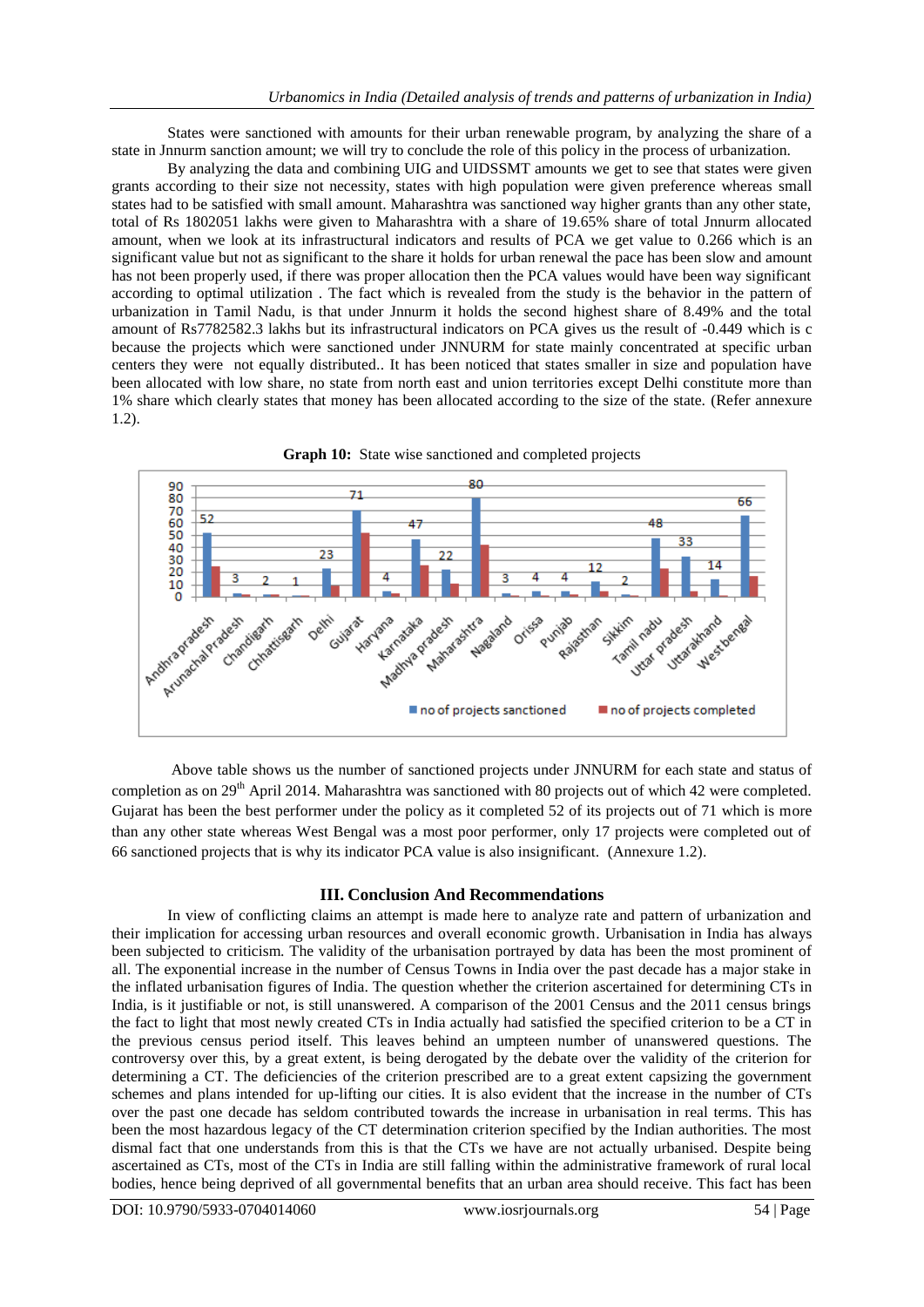dangling over the urbanisation dreams of this glorious as a dagger suspended on a string. The major solution that this study would like to recommend for this problem at hand is to redefine the criterion for determining a CT in the first place, and then to reconcile the repercussions of previous CT determination, provide necessary aid to the newly formed CTs on an emergency basis.

Another major finding of this study is that 65-70% of total urbanisation in India has been concentrated on the Class I cities in India due to the excessive migration into these cities from rural areas in search of a better life. This colossal population pressure that befalls our cities have multi-faceted consequences, the major one being the variety of associated crises that are brought about in these cities regarding providing for the basic needs of the population and many more. Moreover, the attention of our officials had been deviated to address the upcoming issues in the existing cities, from a more open goal of equally distributed urbanisation in India. Thus, in this modern day world, we see a lot of regional disparities when it comes to the urbanisation scenario of India. The humble solution that this study endeavours to provide for the issue of regionally impaired urbanisation in India is by providing urban facilities in rural India. Be it from the basic things like that of sewage to modern transport facilities. This is one factor that can prepare the ground for the rise of new cities and towns in India.

Yet another important factor that this study attempted to understand is the gap between actual urbanisation and the increase in number of cities over the past 60 years in India. Though we observe an increase in number of cities, we do not find an increase in overall urbanisation in such a level that could justify the increase in the number of cities. The study finds out that such a disparity is observed due to the massive population sheltered by the existing Class I cities in India makes the population of the newly formed cities look miniscule. Thus, the population of the newly formed cities are just marginal in comparison.

#### **These criteria have, however, been described as vague and conservative on several bases:**

- 1) Though the number of places with more than 5,000 populations is defined as 'urban' and there are 12,000 such places in India but the census recognizes only 3,245 places as urban.
- 2) The density of population that qualifies a place as urban is unrealistically low.
- 3) A place with more than 75 per cent of male working population engaged in non- agricultural activities is to be recognized as urban but according to 1981 and 1991 censuses, at least 25 per cent towns have agriculture as the dominant activity.
- 4) Female workers are excluded from working population. On this basis, 'urban community' is defined as 'a community characterized by a large heterogeneous population, predominance of nonagricultural occupations, complex division of labor, a high degree of specialization in work, dependence on formal social controls, and a formalized system of local government'.

The findings and the recommendations provided by this study, we believe, is the most feasible solution for the issue of impaired urbanisation pattern found in India. The way out for realising the urbanisation dreams of this great nation is not impossible, given the untapped potential of this country. But it is high time to realise that it is not an easy task. There should be adequate amount of planning that should go into the efforts we put to solve the issue at hand, moreover, a vision for sustained growth of urbanisation should fuel the aspirations.

#### **Acknowledgment**

I wish to express my sincere gratitude to National Institute of Urban Affairs for giving me opportunity to write this paper. I would also like to place on record my sincere thanks to Dr. Debolina Kundu, Associate Professor at NIUA for taking special interest in the project and providing valuable inputs in finalizing the paper.

Ms. Pragya Sharma provided holistic support and academic guidance to the paper, her interest in the project resulted in its successful completion I am grateful to her. I would also like to thank Dr Arpita Banerjee whose strong interest in the subject was responsible for undertaking of this study by me; I would also like to thank her for her patience and guiding me in every step of the project to make it a successful one. I would like to place on sincere thanks to Mr. T.C Sharma for providing with all data whenever I required and giving his valuable insights on the topic, his experience in the field has helped me at various stages of the study.

A special thanks goes to Mrs. Indu Senan (NIUA) and Mrs Sangeeta Vijh (NIUA) for providing technical support to the project from the beginning of the project.

At last I would like to thank my parents for always standing by my side and encouraging me in whatever task I do.

**References**

[1]. Census Of India (Data highlights)

[2]. Census of India Urban development statistics.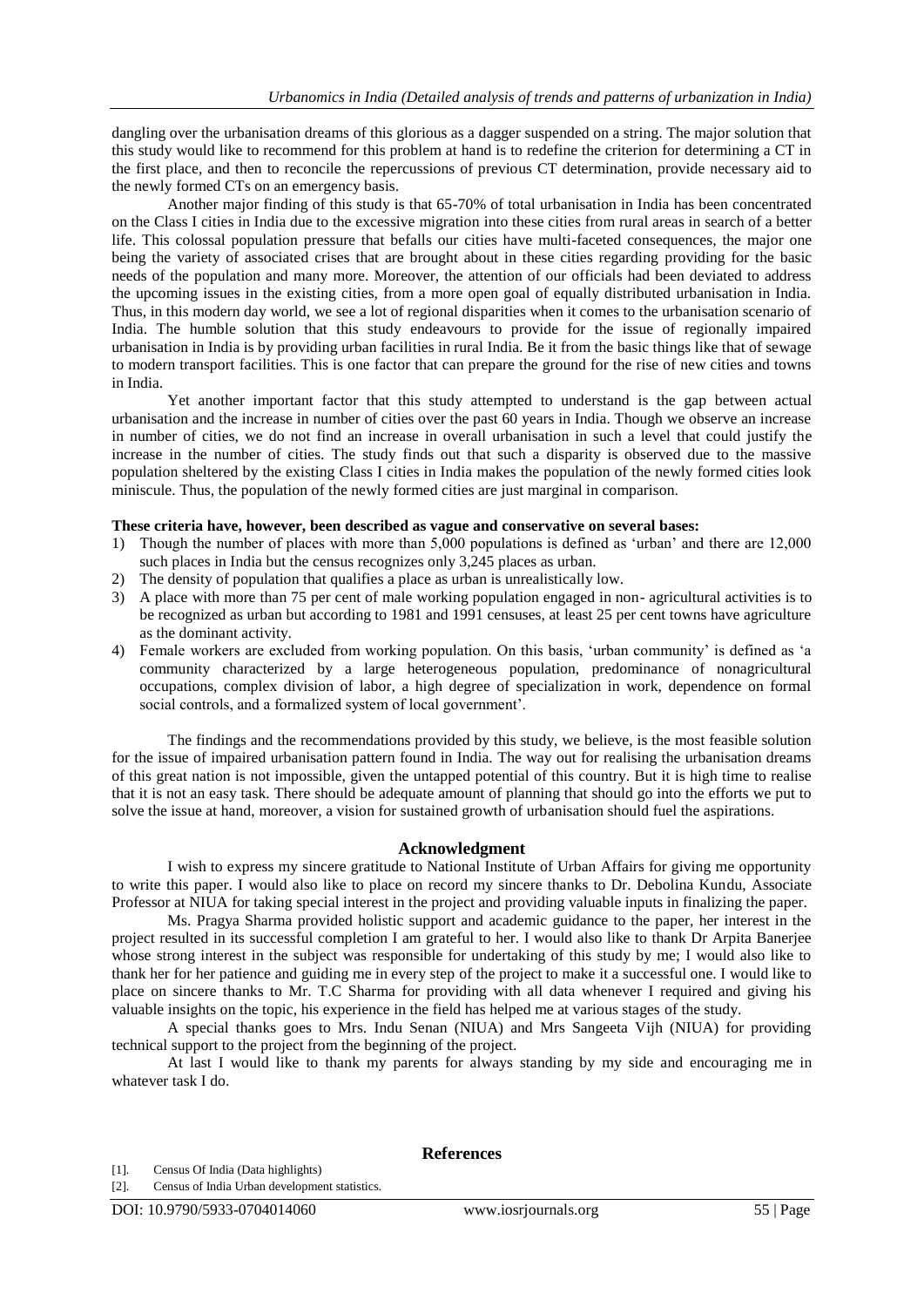- [3]. Census report 2011<br>[4]. Press notes on pove
- Press notes on poverty estimates 2011 and 2001
- [5]. Bhagat R.B (2006): *RURAL-URBAN CLASSIFICATION AND MUNICIPAL GOVERNANCE IN INDIA*
- [6]. *Growth of urbanization* (chapter 2):Working Paper
- [7]. Bhagat R.B (2008) *Emerging pattern of urbanizing India*
- [8]. Kundu.A(2006): *Trends and patterns of urbanization and their economic implications* . India infrastructure report 2006.
- [9]. Kundu.A (1992): *Urban Development and urban research in India*.
- [10]. www.jnnurm.nic.in<br>[11]. www.planningcomr
- [11]. www.planningcommission.nic.in
- [12]. *Statistics regarding trends of Urbanization in India* by Smriti Chand. *Working paper (2012)*
- [13]. Kundu. A, S Bagchi and D Kundu (1999): ‗*Regional distribution of infrastructure and basic amenities in urban India; Economic and political Weekly .*
- [14]. ―*Mapping the adverse sex ratio in India*‖ Census 2011: Report
- [15]. www.water.org

#### **ANNEXURES:**

1.1 Removed and new introduced UA in 2011

| New UA IN 2011              | Removed UA in 2011                |
|-----------------------------|-----------------------------------|
| Ghaziabad UA                | Deoghar UA                        |
| Chandigarh UA               | Chidambaram UA                    |
| Siliguri UA                 | Devarshola UA                     |
| Gorakhpur UA                | Chakradharpur UA                  |
| Guntur UA                   | Visakhapatnam UA                  |
| Durgapur UA                 | Ujjain UA                         |
| Malegaon UA                 | Cuddapah UA                       |
| <b>Udaipur UA</b>           | Bijapur UA                        |
| Kayamkulam UA               | Junagadh UA                       |
| Muzaffarpur UA              | Vasai UA                          |
| Korba UA                    | Guruvayoor UA                     |
| Rampur UA                   | Bahadurgarh UA                    |
| Barddhaman UA               | Arcot UA                          |
| Kadapa UA                   | Vadakara UA                       |
| Darbhanga UA                | Thanesar UA                       |
| Dindigul UA                 | Mandsaur UA                       |
| Thanjavur UA                | Birnagar UA                       |
| Santipur UA                 | Motihari UA                       |
| Sambalpur UA                | Begusarai UA                      |
| Ranipet UA                  | Bhavani UA (Distts 09 & 10)       |
| Dankuni UA                  | Sawai Madhopur UA                 |
| Mirzapur-cum-Vindhyachal UA | Coonoor UA                        |
| Ottappalam UA               | Kodungallur UA                    |
| Bulandshahar UA             | Chirmiri UA                       |
| Udhagamandalam UA           | Shrirampur UA                     |
| Hosur UA                    | Tiruchendur UA                    |
| Proddatur UA                | <b>Betul UA</b>                   |
| Chapra UA                   | Sirsi UA                          |
| Hardoi UA                   | Shajapur UA                       |
| Kumarapalayam UA            | Rajgarh UA                        |
| Orai UA                     | Khurai UA                         |
| Sitapur UA                  | Khetri UA                         |
| Modinagar UA                | Mallasamudram UA (Distts 08 & 09) |
| S.A.S. Nagar UA             | Wadi UA                           |
| Chittoor UA                 | Sabalgarh UA                      |
| Jalpaiguri UA               | Nawanshahr UA                     |
| Pilibhit UA                 | Sasni UA                          |
| Bettiah (UA)                |                                   |
| Rudrapur UA                 |                                   |
| Satara UA                   |                                   |
| Giridih UA                  |                                   |
| <b>Basirhat UA</b>          |                                   |
| Khurja UA                   |                                   |
| Palwal UA                   |                                   |
| Etah UA                     |                                   |
| <b>Bhadrak UA</b>           |                                   |
| Changanassery UA            |                                   |
| Puruliya UA                 |                                   |
| Jangipur UA                 |                                   |
| Medninagar UA               |                                   |
| Narasaraopet UA             |                                   |
| Azamgarh UA                 |                                   |
| Sultanpur UA                |                                   |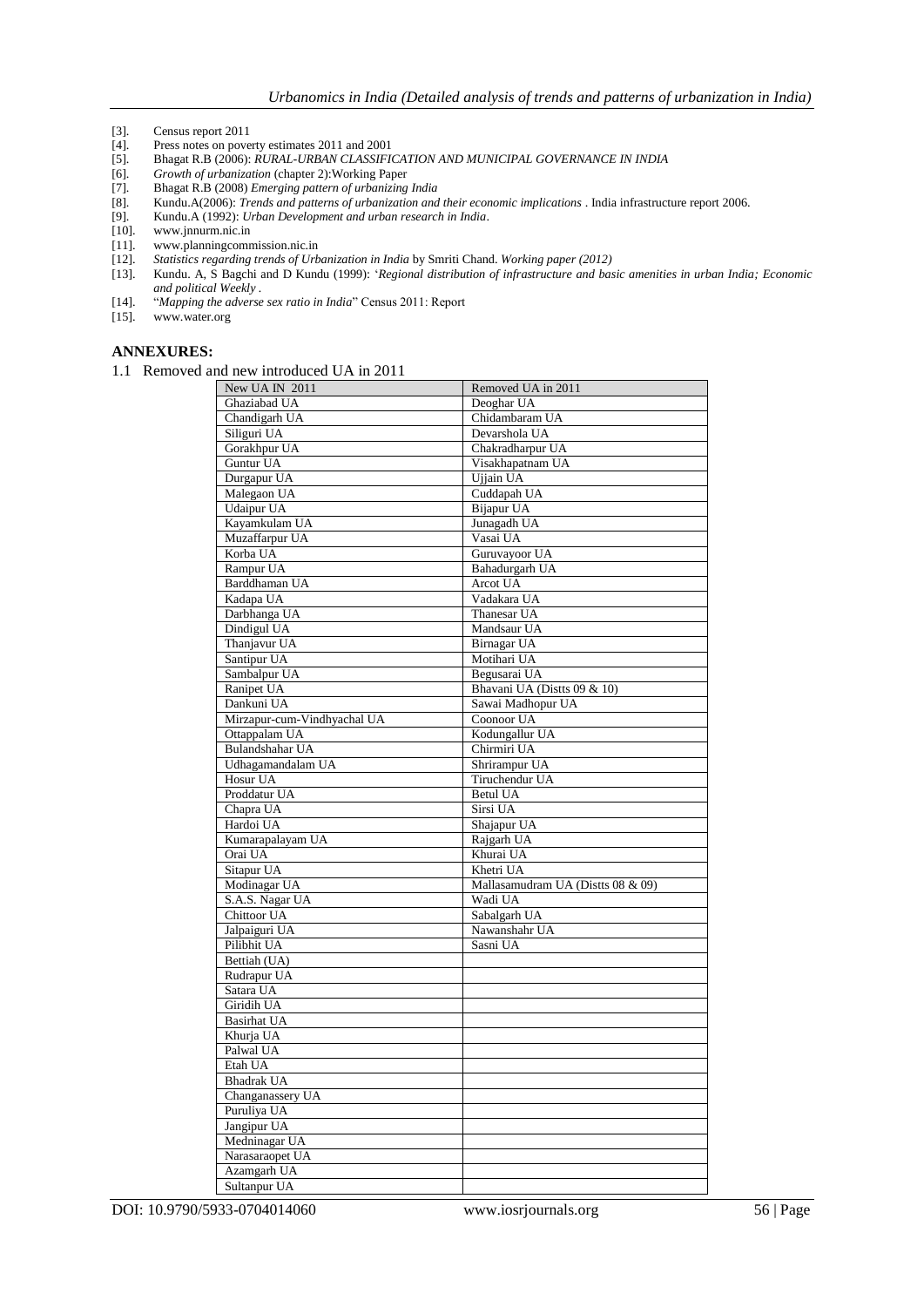| New UA IN 2011             | Removed UA in 2011 |
|----------------------------|--------------------|
| Chalakudy UA               |                    |
|                            |                    |
| Kothamangalam UA           |                    |
| Siddipet UA                |                    |
| Ballia UA                  |                    |
| <b>Buxar UA</b>            |                    |
| Bundi UA                   |                    |
| Tadepalligudem UA          |                    |
|                            |                    |
| Jagtial UA                 |                    |
| Dhamtari UA                |                    |
| Banswara UA                |                    |
| Auraiya UA                 |                    |
| Rayachoti UA               |                    |
| Karaikal UA                |                    |
| Khatauli UA                |                    |
|                            |                    |
| Najibabad UA               |                    |
| Jhumri Tilaiya UA          |                    |
| Dod Ballapur UA            |                    |
| <b>Bolpur UA</b>           |                    |
| Bela Pratapgarh UA         |                    |
| <b>Baruipur UA</b>         |                    |
| <b>Balrampur UA</b>        |                    |
|                            |                    |
| Mandamarri UA              |                    |
| Sangareddy UA              |                    |
| Sircilla UA                |                    |
| Suri UA                    |                    |
| Zahirabad UA               |                    |
| Rajsamand UA               |                    |
| Vrindavan UA               |                    |
|                            |                    |
| Karimganj UA               |                    |
| Gola Gokaran Nath UA       |                    |
| Obra UA                    |                    |
| Dhampur UA                 |                    |
| Narsimhapur UA             |                    |
| Chitrakoot Dham (Karwi) UA |                    |
| Vinukonda UA               |                    |
|                            |                    |
| Raghunathpur UA            |                    |
| Mauranipur UA              |                    |
| Jammalamadugu UA           |                    |
| Kosi Kalan UA              |                    |
| Mandapeta UA               |                    |
| Ganj Dundawara UA          |                    |
| Pithapuram UA              |                    |
|                            |                    |
| Mahasamund UA              |                    |
| Rajampet UA                |                    |
| Palmaner UA                |                    |
| Didwana UA                 |                    |
| Budhana UA                 |                    |
| Kichha UA                  |                    |
| Ramganj Mandi UA           |                    |
|                            |                    |
| Biaora UA                  |                    |
| Sadasivpet UA              |                    |
| Uran UA                    |                    |
| Medak UA                   |                    |
| Diamond Harbour UA         |                    |
| Paralakhemundi UA          |                    |
| Sirohi UA                  |                    |
|                            |                    |
| Nandura UA                 |                    |
| Bayana UA                  |                    |
| Jalali UA                  |                    |
| Kotdwara UA                |                    |
| Samalkha UA                |                    |
| Sumerpur UA                |                    |
| Vijainagar UA              |                    |
|                            |                    |
| Beldanga UA                |                    |
| Nabarangapur UA            |                    |
| Yellandu UA                |                    |
| Rairangapur UA             |                    |
| Dibiyapur UA               |                    |
| Kalka UA                   |                    |
| Jhusi UA                   |                    |
|                            |                    |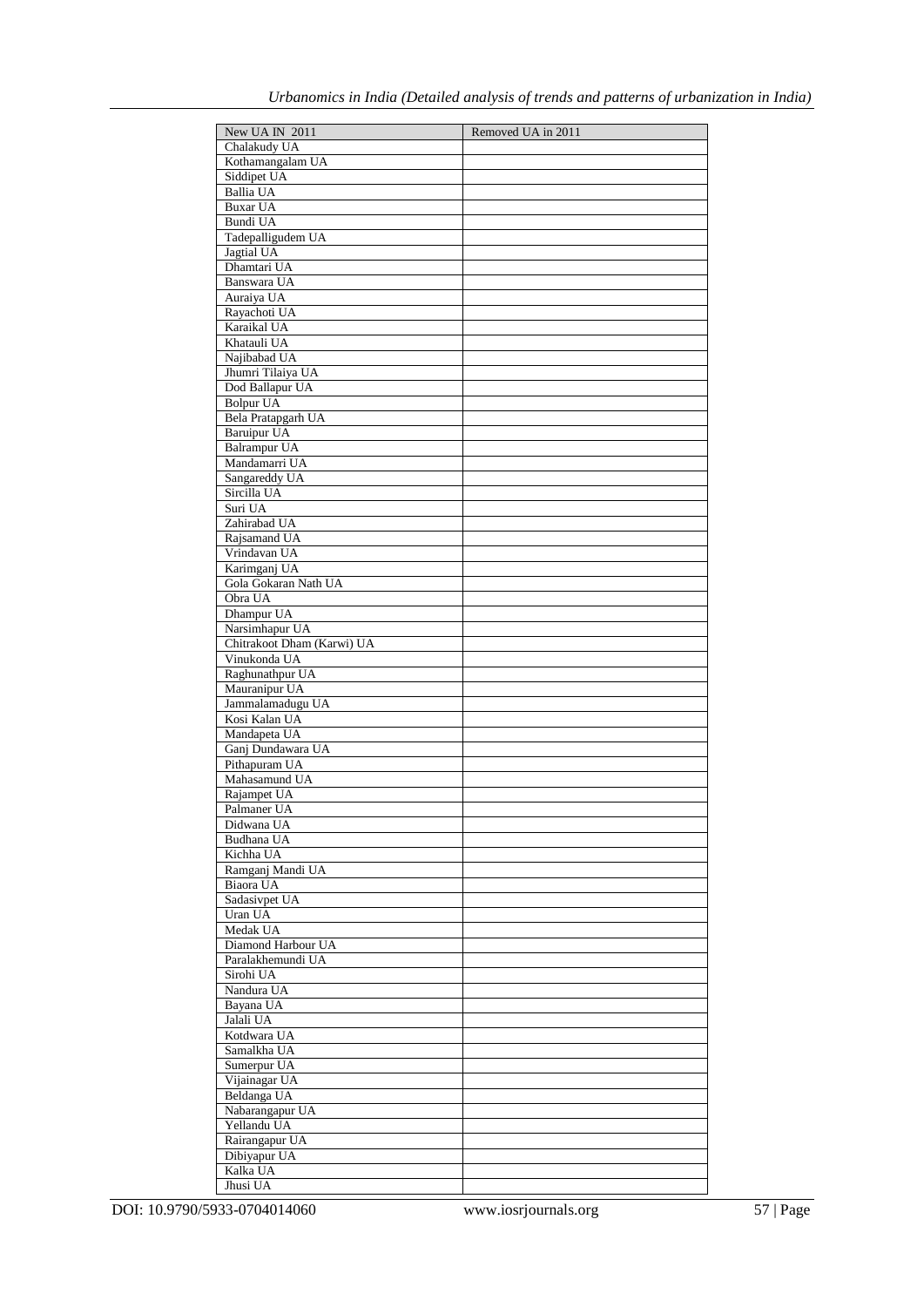| New UA IN 2011    | Removed UA in 2011 |
|-------------------|--------------------|
| Pundri UA         |                    |
| Pukhrayan UA      |                    |
| Dharmsala UA      |                    |
| Tulsipur UA       |                    |
| Baddi UA          |                    |
| Jhalda UA         |                    |
| Gotegaon UA       |                    |
| Sheoganj UA       |                    |
| Tufanganj UA      |                    |
| Mungaoli UA       |                    |
| Nainpur UA        |                    |
| North Guwahati UA |                    |

1.2 State wise allocation in JNNURM and its share

| State                    | Total Amount (in Rs lakh) | % share               |
|--------------------------|---------------------------|-----------------------|
| Andaman and nicobar      | 558.13                    | 0.006087              |
| Andhra Pradesh           | 729239.2                  | 7.952502              |
| <b>Arunachal Pradesh</b> | 41631.04                  | 0.453995              |
| <b>Bihar</b>             | 66717.15                  | 0.727564              |
| Chandigarh               | 189155.3                  | 2.062777              |
| Chhattisgarh             | 5698.6                    | $0.062\overline{144}$ |
| Daman and Diu            | 85206.66                  | 0.929196              |
| Dadra Nagar and Haveli   | 942.37                    | 0.010277              |
| Delhi                    | 1864.73                   | 0.020335              |
| Goa                      | 664955                    | 7.251469              |
| Gujarat                  | 10359.08                  | 0.112968              |
| Haryana                  | 667767.4                  | 7.282139              |
| Himachal Pradesh         | 99684.92                  | 1.087084              |
| Jharkhand                | 44313.77                  | 0.483251              |
| Jammu and Kashmir        | 122576                    | 1.336716              |
| Karnataka                | 128558.1                  | 1.401952              |
| Kerala                   | 596162.8                  | 6.501276              |
| Maharashtra              | 1802041                   | 19.54527              |
| Manipur                  | 151719.1                  | 1.654                 |
| Meghalaya                | 30647.85                  | 0.334221              |
| Mizoram                  | 23228.98                  | 0.253317              |
| Madhya Pradesh           | 597522.5                  | 6.516104              |
| Nagaland                 | 14326.34                  | 0.156232              |
| Orissa                   | 134430.2                  | 1.465989              |
| Pondicherry              | 16823.89                  | 0.183468              |
| Punjab                   | 40401.9                   | 0.440591              |
| Rajasthan                | 178219.8                  | 1.943523              |
| Sikkim                   | 358144.6                  | 3.90564               |
| <b>Tamil Nadu</b>        | 778582.3                  | 8.490598              |
| Tripura                  | 13646.49                  | 0.148818              |
| Uttarakhand              | 25863.81                  | 0.28205               |
| <b>Uttar Pradesh</b>     | 70263.3                   | 0.766236              |
| West Bengal              | 703578.7                  | 7.672669              |
| <b>INDIA</b>             | 9169935                   |                       |

## *1.3 PCA: Social Indicators*

| <b>STATE</b>            | PCA Value: |
|-------------------------|------------|
| Jammu and Kashmir       | $-1.74$    |
| <b>Himachal Pradesh</b> | 0.13       |
| Punjab                  | $-1.25$    |
| Chandigarh              | $-1.04$    |
| Uttarakhand             | $-0.56$    |
| Haryana                 | $-1.561$   |
| NCT of Delhi            | $-0.9033$  |
| Rajasthan               | $-1.04$    |
| UP                      | $-1.28$    |
| <b>Bihar</b>            | $-0.78$    |
| Sikkim                  | 0.147      |
| Arunachal Pradesh       | 0.37       |
| Nagaland                | 0.98       |
| Manipur                 | 0.64       |
| Mizoram                 | 1.86       |
| Tripura                 | 1.12       |
| Meghalaya               | 1.13       |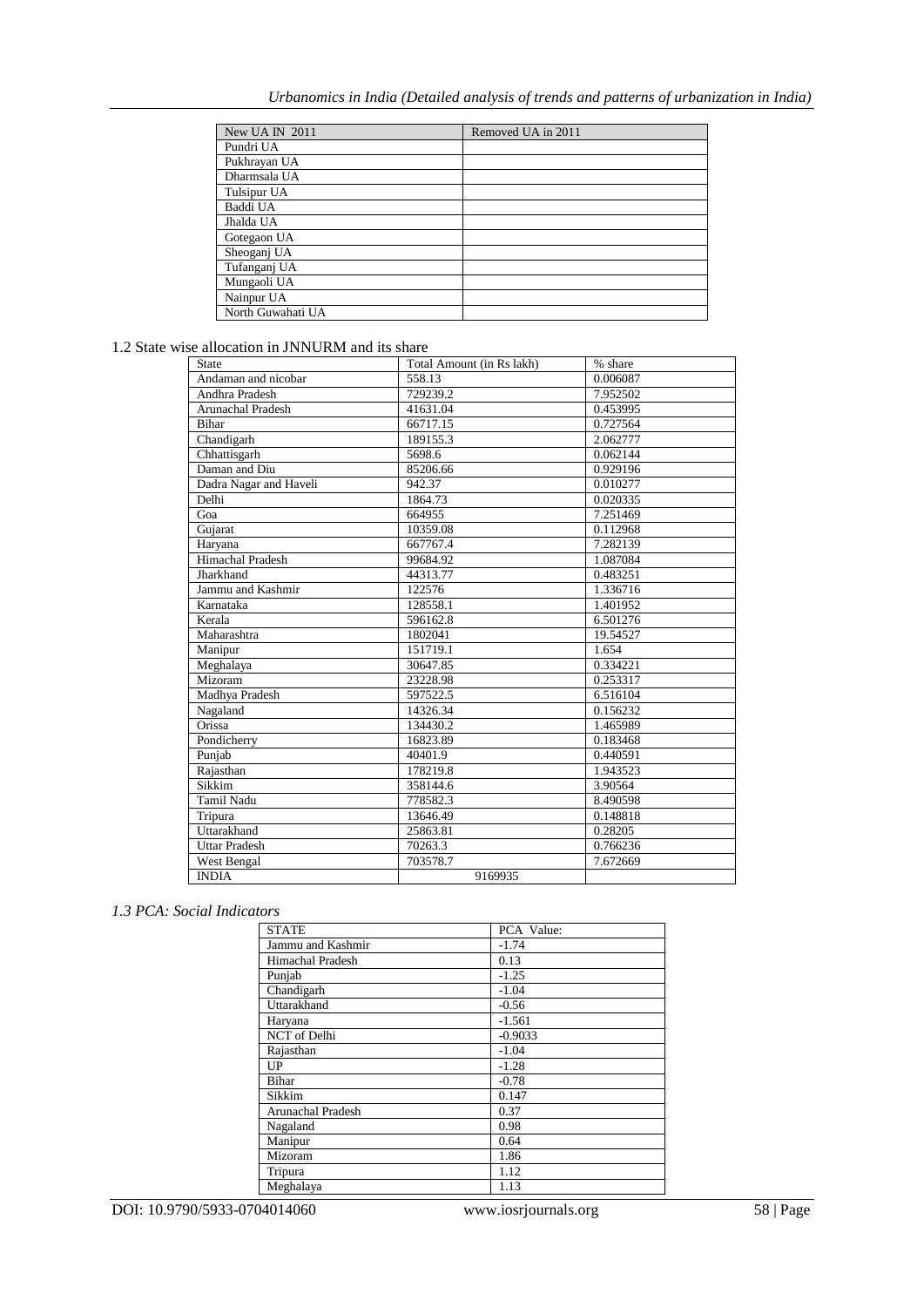| Assam                  | 0.64      |
|------------------------|-----------|
| West Bengal            | 0.38      |
| Jharkhand              | $-0.3087$ |
| Orissa                 | 0.1686    |
| Chhattisgarh           | 0.409     |
| MP                     | $-0.406$  |
| Gujarat                | $-0.8006$ |
| Daman & Diu            | $-1.718$  |
| Dadra Nagar and Haveli | $-1.036$  |
| Maharashtra            | 0.2515    |
| Andhra Pradesh         | 0.3635    |
| Karnataka              | 0.5459    |
| Goa                    | 0.722     |
| Lakshadweep            | 0.45      |
| Kerala                 | 2.0282    |
| <b>Tamil Nadu</b>      | 0.81      |
| Pondicherry            | 1.47      |
| A&I Islands            | 0.338     |

Source: Census of India (PCA run accordingly)

## *1.4 : PCA: Economic Indicators*

| <b>STATE</b>             | PCA Value: |  |
|--------------------------|------------|--|
| Jammu and Kashmir        | $-0.04$    |  |
| <b>Himachal Pradesh</b>  | 0.56       |  |
| Punjab                   | 0.48       |  |
| Chandigarh               | 0.69       |  |
| Uttarakhand              | 0.34       |  |
| Haryana                  | 0.277      |  |
| <b>NCT</b> of Delhi      | 1.46       |  |
| Rajasthan                | $-0.403$   |  |
| UP                       | $-1.69$    |  |
| Bihar                    | $-2.19$    |  |
| Sikkim                   | 0.138      |  |
| <b>Arunachal Pradesh</b> | $-0.22$    |  |
| Nagaland                 | $-0.166$   |  |
| Manipur                  | $-1.59$    |  |
| Mizoram                  | 0.60123    |  |
| Tripura                  | $-0.5407$  |  |
| Meghalaya                | 0.879      |  |
| Assam                    | $-1.002$   |  |
| West Bengal              | $-0.32$    |  |
| Jharkhand                | $-1.17$    |  |
| Orissa                   | $-1.12$    |  |
| Chhattisgarh             | $-1.18$    |  |
| <b>MP</b>                | $-1.044$   |  |
| Gujarat                  | 0.239      |  |
| Daman & Diu              | Na         |  |
| Dadra Nagar and Haveli   | Na         |  |
| Maharashtra              | 1.25       |  |
| Andhra Pradesh           | 0.42       |  |
| Karnataka                | $-0.15$    |  |
| Goa                      | 2.18       |  |
| Lakshadweep              | Na         |  |
| Kerala                   | 0.106      |  |
| <b>Tamil Nadu</b>        | 0.36       |  |
| Pondicherry              | 1.519      |  |
| A&I Islands              | 1.104      |  |

Note\*( Due to non availability of data 3 ut's have been excluded)

## 1.5*: PCA: Infrastructure and Housing*

| <b>STATE</b>            | PCA Value: |
|-------------------------|------------|
| Jammu and Kashmir       | 0.68       |
| <b>Himachal Pradesh</b> | 1.297      |
| Punjab                  | 0.71       |
| Chandigarh              | 1.14       |
| Uttarakhand             | 0.91       |
| Haryana                 | 0.543      |
| NCT of Delhi            | 0.94       |
| Raiasthan               | $-0.16$    |